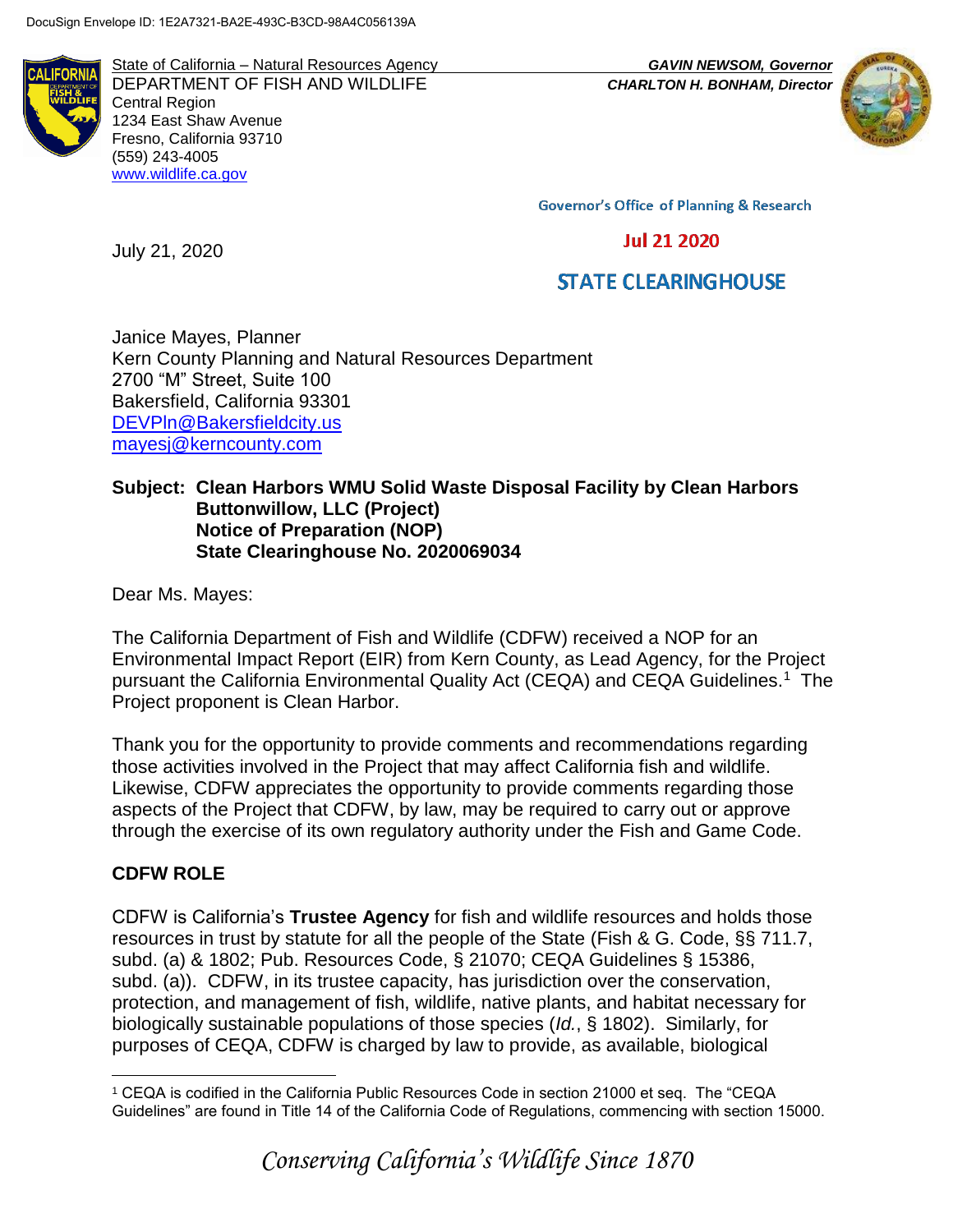expertise during public agency environmental review efforts, focusing specifically on projects and related activities that have the potential to adversely affect fish and wildlife resources.

CDFW is also submitting comments as a **Responsible Agency** under CEQA (Pub. Resources Code, § 21069; CEQA Guidelines, § 15381). CDFW expects that it may need to exercise regulatory authority as provided by the Fish and Game Code. As proposed, for example, the Project may be subject to CDFW's lake and streambed alteration regulatory authority (Fish & G. Code, § 1600 et seq.). Likewise, to the extent implementation of the Project as proposed may result in "take" as defined by State law of any species protected under the California Endangered Species Act (CESA) (Fish & G. Code, § 2050 et seq.), related authorization as provided by the Fish and Game Code will be required.

As a responsible agency, CDFW is responsible for providing, as available, biological expertise during public agency environmental review efforts (e.g., CEQA), focusing specifically on project activities that have the potential to adversely affect fish and wildlife resources. CDFW provides recommendations to identify potential impacts and possible measures to avoid or reduce those impacts.

CDFW has jurisdiction over fully protected species of birds, mammals, amphibians and reptiles, and fish, pursuant to Fish and Game Code sections 3511, 4700, 5050, and 5515. Take of any fully protected species is prohibited and CDFW cannot authorize their incidental take. However, CDFW may authorize, pursuant to Fish and Game Code section 2081.12, by permit, the take or possession of the State fully-protected bluntnosed leopard lizard (*Gambelia sila*) resulting from impacts attributable to or otherwise related to the Project.

**Other Rare Species:** Species of plants and animals need not be officially listed as Endangered, Rare or Threatened (E, R, or T) on any State or federal list pursuant to CESA and/or the federal Endangered Species Act (ESA) to be considered E, R, or T under CEQA. If a species can be shown to meet the criteria for a listing as E, R, or T under CESA and/or ESA as specified in the CEQA Guidelines (Cal. Code Regs. tit. 14, Chapter 3, § 15380), it should be fully considered in the environmental analysis for the Project.

**Nesting Birds:** CDFW has jurisdiction over actions with potential to result in the disturbance or destruction of active nest sites or the unauthorized take of birds. Fish and Game Code sections that protect birds, their eggs and nests include, sections 3503 (regarding unlawful take, possession or needless destruction of the nest or eggs of any bird), 3503.5 (regarding the take, possession or destruction of any birds-of-prey or their nests or eggs), and 3513 (regarding unlawful take of any migratory nongame bird).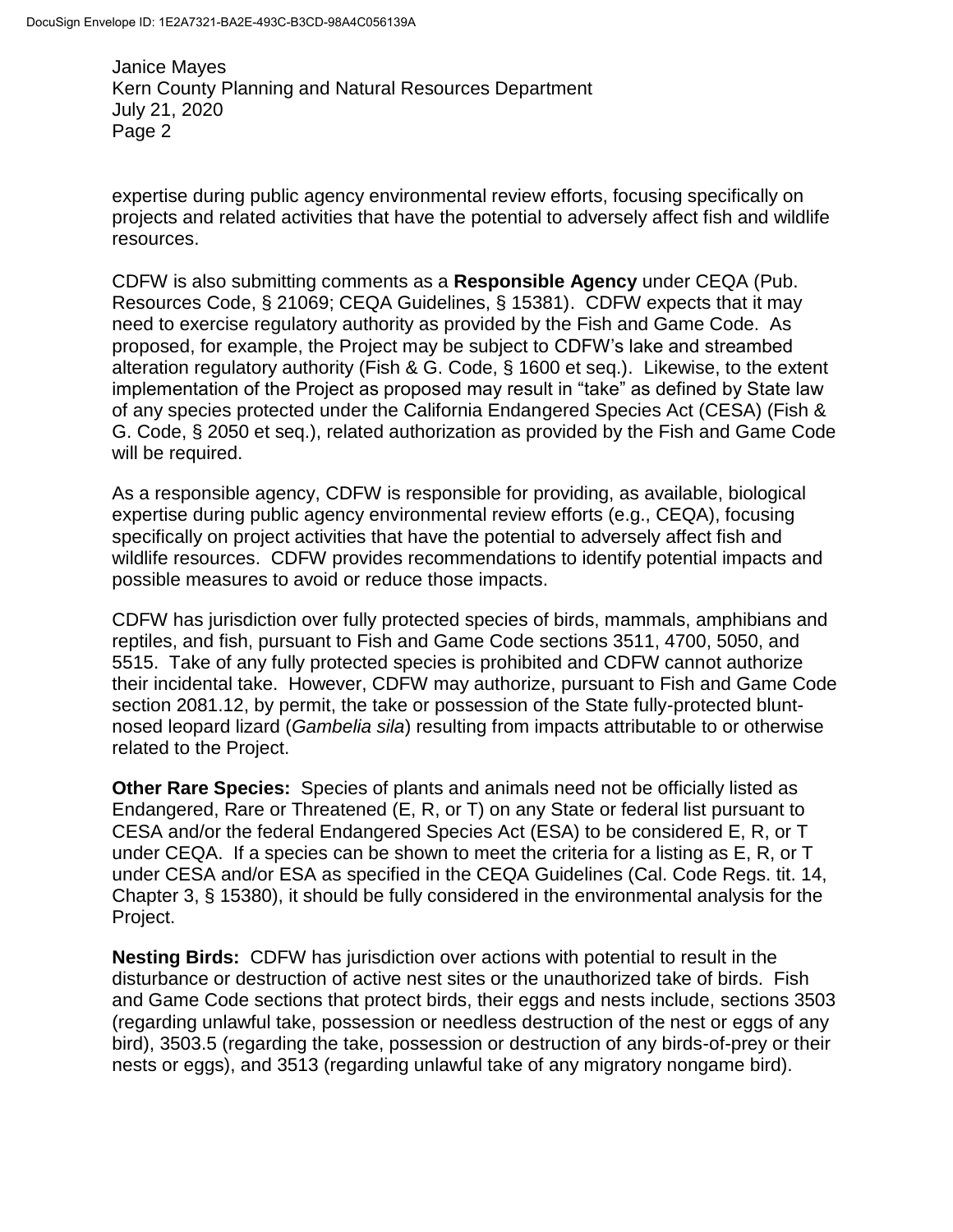**Water Pollution:** Pursuant to Fish and Game Code section 5650, it is unlawful to deposit in, permit to pass into, or place where it can pass into "Waters of the State" any substance or material deleterious to fish, plant life, or bird life, including non-native species. It is possible that without mitigation measures implementation of the Project could result in pollution of Waters of the State from storm water runoff or constructionrelated erosion. Potential impacts to the wildlife resources that utilize the streams and wetlands include the following: increased sediment input from road or structure runoff; and toxic runoff associated with construction activities and Project implementation. The Regional Water Quality Control Board and United States Army Corps of Engineers also have jurisdiction regarding discharge and pollution to Waters of the State.

# **PROJECT DESCRIPTION SUMMARY**

**Proponent:** Clean Harbors. The Lead Agency is Kern County for the purposes of CEQA.

### **Objective:**

The primary Project objective of the 640 acre project is the expansion of an existing permitted disposal area to: construct and operate additional non-hazardous waste landfill units; accommodate a soil stockpile area; increase permitted disposal capacity for non-hazardous waste; construct and operate four (4) new hazardous waste tank treatment buildings; construct and operate a latex paint recycling building. Approximately 320 acres of the Project consist of the existing Clean Harbor Buttonwillow Facility (facility), and the other 320 acres of the Project is undeveloped land directly east and adjacent to the existing facility. The existing facility is a Class I hazardous and Class II non-hazardous commercial waste management facility that accepts solid, semi-solid, and liquid waste for treatment, storage, or disposal.

The Project also includes land use changes, which include:

- Amendment of the Kern County General Plan of approximately 320 acres (parcel 099-251-32) from exiting 8.3 (Extensive Agriculture, 20 min acres) to 3.4 (Solid Waste Disposal Facility).
- Amendment of the Kern County General Plan Appendix E Map from "Petroleum Waste Management" to the current "Clean Harbors" name and revised permitted facility boundary with the designated buffer property area.
- Zone change of 640 acres (parcel 099-290-17 and 099-251-32) from A (Exclusive Agriculture) to M-3 (Heavy Industrial)
- Remove both parcels (099-290-17 and 099-251-32) from Agriculture Preserve No. 2
- Change the existing CUP No. 4, Map No. 97 to include:
	- $\circ$  An increase in permitted facility from 320 acres to 640 acres to include the expansion parcel for the soil stockpile area.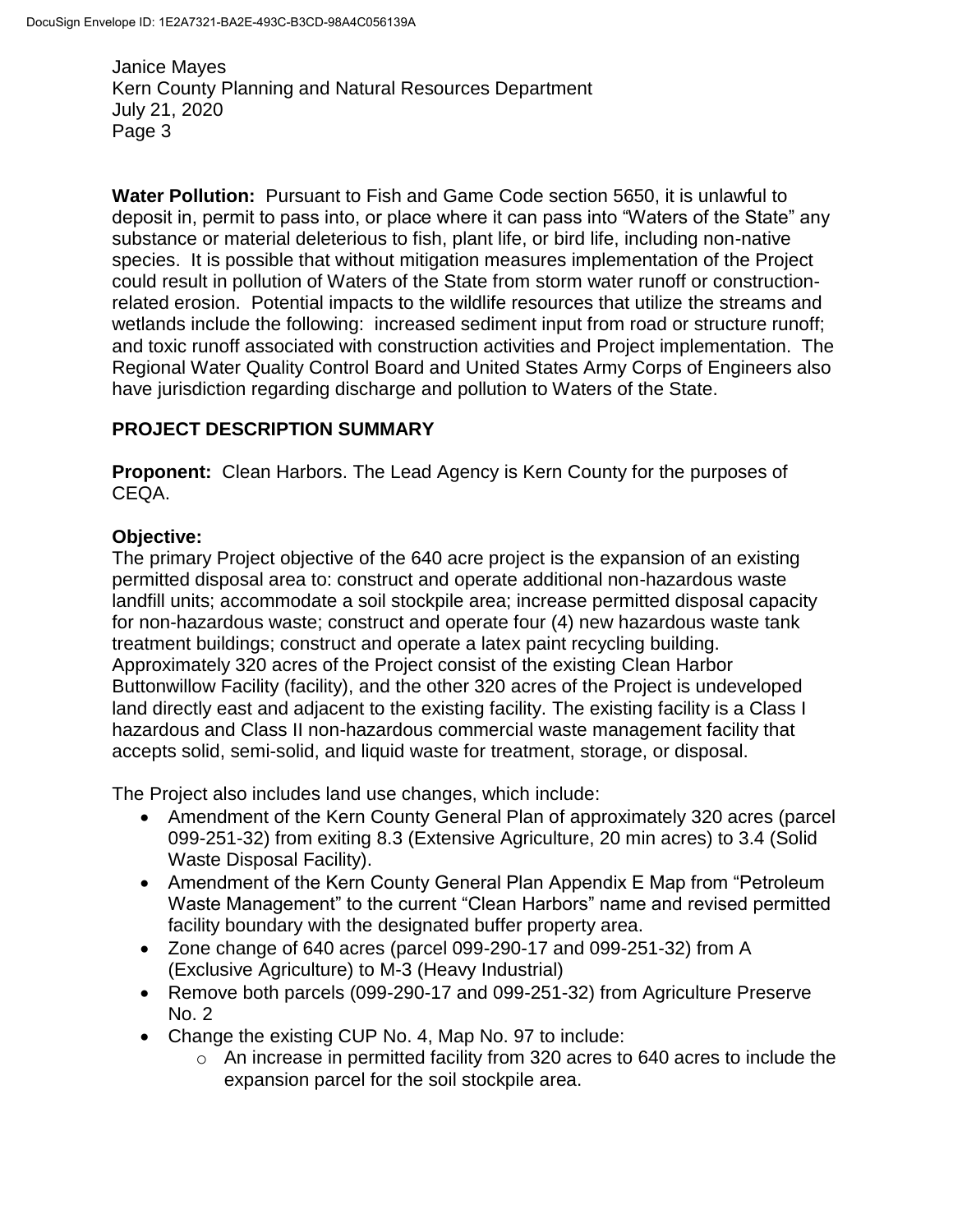- o An increase in permitted disposal from 160 disposal acres to 193.3 acres for the additional non-hazardous waste landfill unit (WMU 36, 37, 38)
- o An increase in permitted disposal capacity from 13,2500,000 cubic yards to 16,674,000 for the addition of non-hazardous waste landfill units (WMU 36, 37, 38) within the existing facility boundary.
- $\circ$  Construct four (4) new hazardous waste treatment building (tank treatment buildings) to support proposed changes to the Hazardous Waste Facility Permit renewal application as required by the Department of Toxic Substances Control (DTSC).
- $\circ$  Construct one (1) latex paint recycling building.

**Location:** The Project is located at 2500 West Lokern Road, approximately eight (8) miles west of Buttonwillow, in the unincorporated area of Kern County, California. Within Sections 15 and 16 of Township 29 South Range 22 East, Mount Diablo Base and Meridian. Accessor Parcel Numbers: 099-290-17 and 099-251-32.

# **Timeframe:** Unspecified

# **COMMENTS AND RECOMMENDATIONS**

CDFW offers the comments and recommendations below to assist the County in adequately identifying and/or mitigating the Project's significant, or potentially significant, direct and indirect impacts on fish and wildlife (biological) resources. Editorial comments or other suggestions may also be included to improve the CEQA document.

Aerial imagery of the Project boundary and its surroundings show the 320-acre expansion area consist of undeveloped land that may have suitable habitat for special-status species. Based on a review of the Project description, a review of California Natural Diversity Database (CNDDB) records, and the surrounding habitat, several special-status species could potentially be impacted by Project activities.

Currently, the NOP acknowledges that the Project area is within the geographic range of several special-status animal species including the State and federally endangered and State fully protected blunt-nosed leopard lizard (*Gambelia sila*); the State and federally endangered Tipton kangaroo rat (*Dipodomys nitratoides nitratoides*) and giant kangaroo rat (*Dipodomys ingens*); the State threatened and federally endangered San Joaquin kit fox (*Vulpes macrotis mutica*); the State threatened Swainson's hawk (*Buteo swainsoni*) and San Joaquin (also known as Nelson's) antelope squirrel (*Ammospermophilus nelsoni*); the federally endangered Buena Vista Lake shrew (*Sorex ornatus relictus*); and the State species of special concern western snowy plover (*Charadrius alexandrines nivosus*). The NOP also acknowledges that the Project area is in the range of several special-status plant species including the State and federally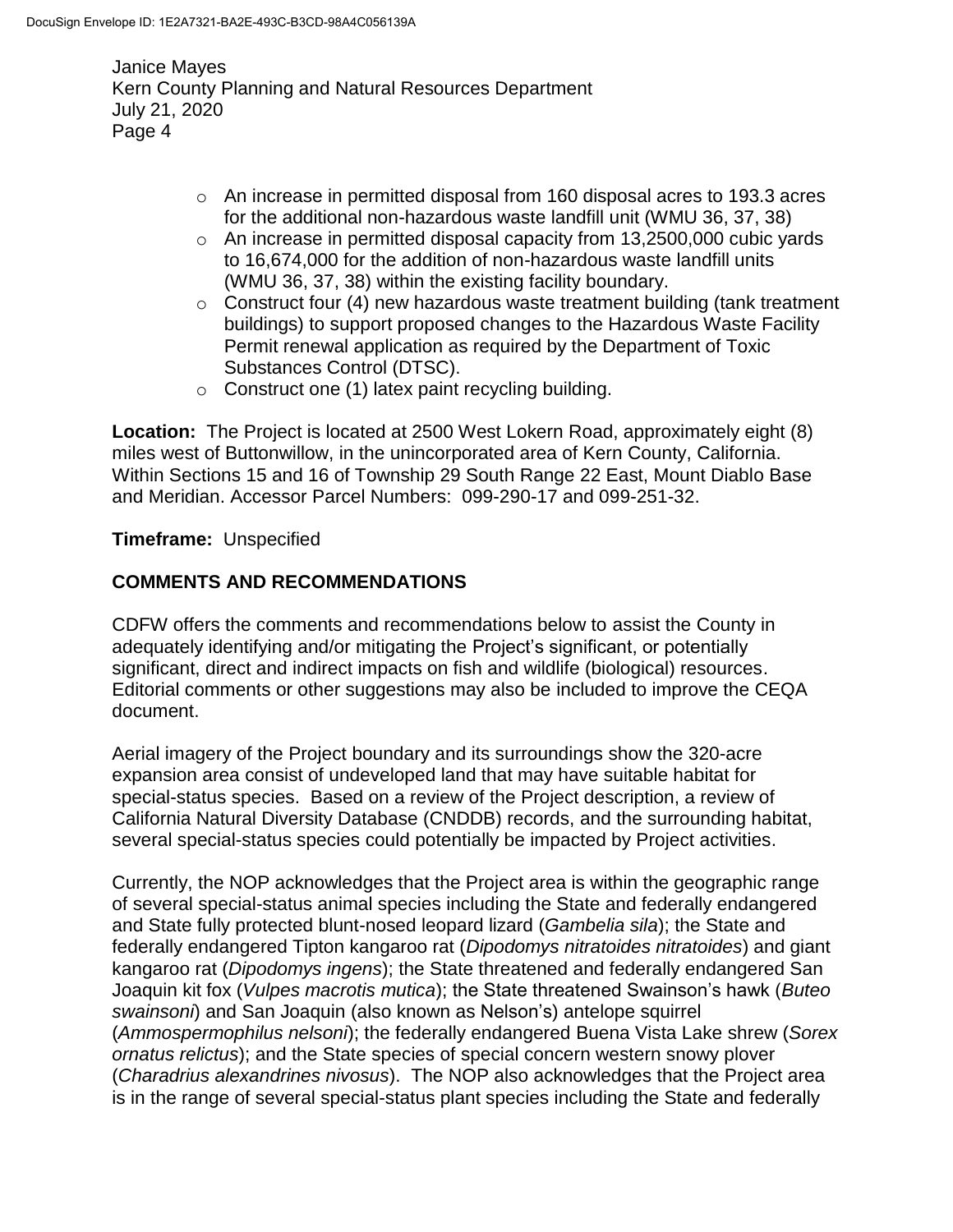endangered and California rare plant rank (CRPR) 1B.1 California jewelflower (*Caulanthus californicus*); the federally endangered and CRPR 1B.2 San Joaquin woollythreads (*Monolopia congdonii*) and Kern mallow (*Eremalche parryi* ssp*. kernensis*).

In addition, CDFW is concerned Project-related activities could potentially impact special-status species and habitats known to occur in the area not mentioned in the NOP, including, but not limited to, the following: the State Candidate Endangered crotch bumbleb bee (*Bombus crotchii*); the State species of special concern American badger (*Taxidea taxus*), short-nosed kangaroo rat (*Dipodomys nitratoides brevinasus*), Tulare grasshopper mouse (*Onychomys torridus tularensis*), San Joaquin pocket mouse (*Perognathus inornatus*), burrowing owl (*Athene cunicularia*), Le Conte's thrasher (*Toxostoma lecontei*), loggerhead shrike (*Lanius ludovicianus*), San Joaquin coachwhip (*Masticophis flagellum ruddocki*), Temblor legless lizard (*Anniella alexanderae*), California glossy snake (*Arizona elegans occidentalis*), western spadefoot (*Spea hammondi*), and coast (also known as Blainville's) horned lizard (*Phrynosoma blainvillii*); CRPR 1B.1 listed Coulter's goldfields (*Lasthenia glabrata ssp. coulteri*), pale-yellow layia (*Layia heterotricha*), showy golden madia (*Madia radiata*), and oil neststraw (*Stylocline citroleum*); the California Rare Plant Rank 1B.2 listed heartscale (*Atriplex cordulata var. cordulata*), Lost Hills crownscale (Atriplex coronata var. vallicola), Lemmon's jewelflower (*Caulanthus lemmonii*), recurved larkspur (*Delphinium recurvatum*), and Temblor buckwheat (*Eriogonum temblorense*); and the CRPR 4.2 which was also federally delisted Hoover's eriastrum (*Eriastrum hooveri*). Sensitive habitats in the Project area include valley saltbush scrub. The Lokern area has one of the last remaining intact valley saltbush scrub habitats.

Please note that the CNDDB is populated by, and records, voluntary submissions of species detections. As a result, species may be present in locations not depicted in the CNDDB but where there is suitable habitat and features capable of supporting species. Therefore, a lack of an occurrence record in the CNDDB is not tantamount to a negative species finding. In order to adequately assess any potential Project-related impacts to biological resources, surveys conducted by a qualified wildlife biologist or botanist during the appropriate survey period(s) and using the appropriate protocol survey methodology are warranted in order to determine whether or not any special-status species are present at or near the Project area.

As such, CDFW requests that the EIR fully identify potential impacts to biological resources, including the above-mentioned species. In order to adequately assess any potential impact to biological resources, focused biological surveys should be conducted by a qualified wildlife biologist/botanist during the appropriate survey period(s) in order to determine whether any special-status species and/or suitable habitat features may be present within the Project area. Properly conducted biological surveys, and the information assembled from them, are essential to identify any mitigation, minimization,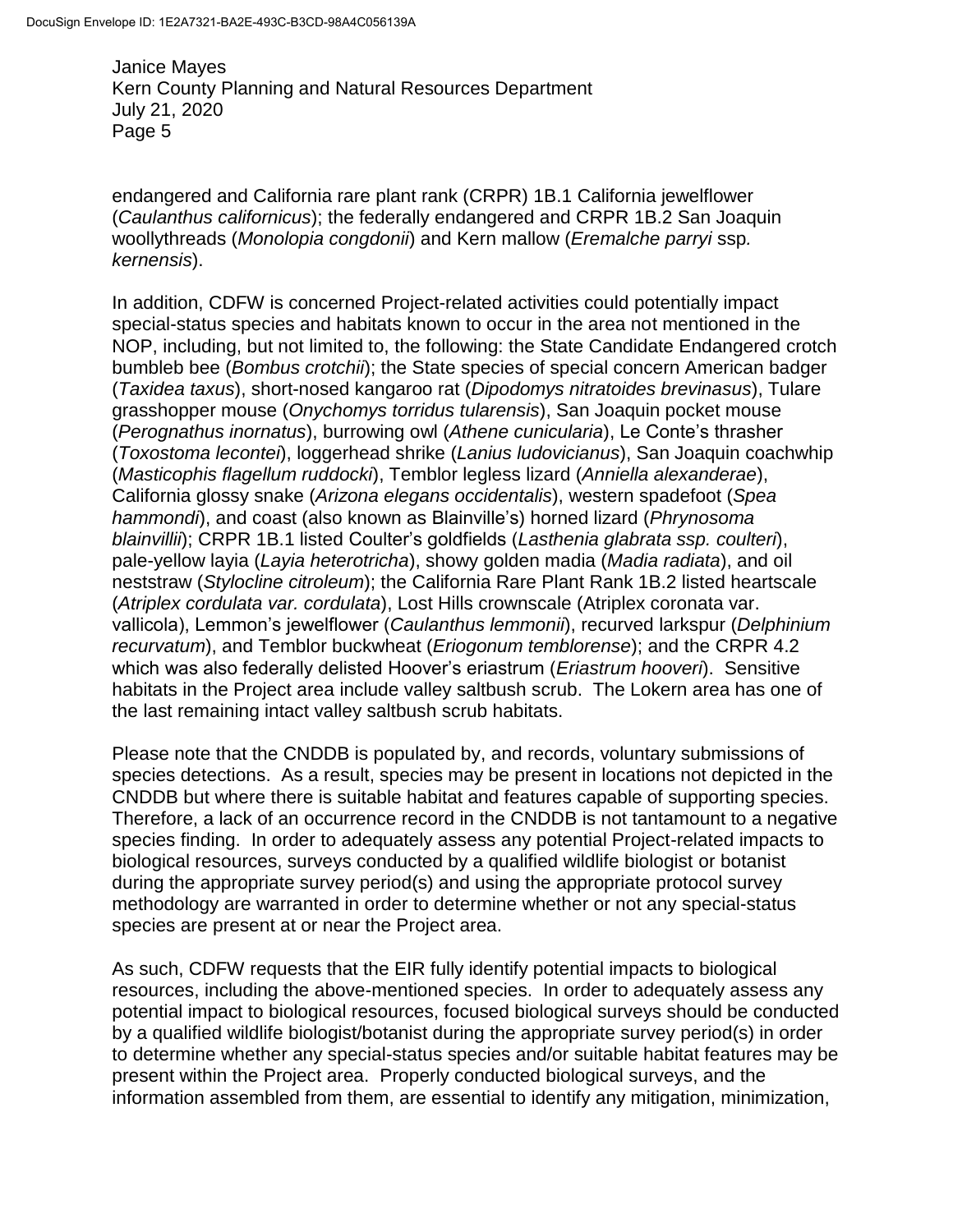and avoidance measures and/or the need for additional or protocol-level surveys, and to identify any Project-related impacts under CESA and other species of concern. CDFW recommends that the following be incorporated into the EIR.

### **I. Environmental Setting and Related Impact**

**Would the Project have a substantial adverse effect, either directly or through habitat modifications, on any species identified as a candidate, sensitive, or special-status species in local or regional plans, policies, or regulations, or by CDFW or the United States Fish and Wildlife Service (USFWS)?** 

### **COMMENT 1: Blunt-nosed Leopard Lizard (***Gambelia sila***; BNLL)**

**Issue:** BNLL have been documented within the Project area (CDFW 2020). Suitable BNLL habitat includes areas of grassland and upland scrub that contain requisite habitat elements, such as small mammal burrows. BNLL also use open space patches between suitable habitats, including disturbed sites, unpaved access roadways, and canals. The NOP states that the project area is entirely disturbed, however, review of aerial imagery indicates that the undeveloped portion of the Project area (320 acres expansion area) and its vicinity are comprised of these habitat features, making it potentially suitable for BNLL. Therefore, there is potential for BNLL to occupy or colonize the Project.

**Specific impact:** Without appropriate avoidance and minimization measures for BNLL, potentially significant impacts associated with ground-disturbing activities include habitat loss, burrow collapse, reduced reproductive success, reduced health and vigor of eggs and/or young, and direct mortality.

**Evidence impact is potentially significant:** Habitat loss resulting from agricultural, urban, and industrial development is the primary threat to BNLL (ESRP 2020a). The Lokern area has one of the last remaining intact valley saltbush scrub habitats. Little suitable habitat for BNLL remains in central Kern County (USFWS 1998). The Project and surrounding area contain undeveloped land; therefore, subsequent ground disturbing activities and conversion of suitable habitat associated with the Project may have the potential to significantly impact local BNLL populations.

#### **Recommended Potentially Feasible Mitigation Measure(s)**

To evaluate potential impacts to BNLL associated with subsequent development, CDFW recommends conducting the following evaluation of Project areas and implementing the following mitigation measures as enforceable conditions of the Project.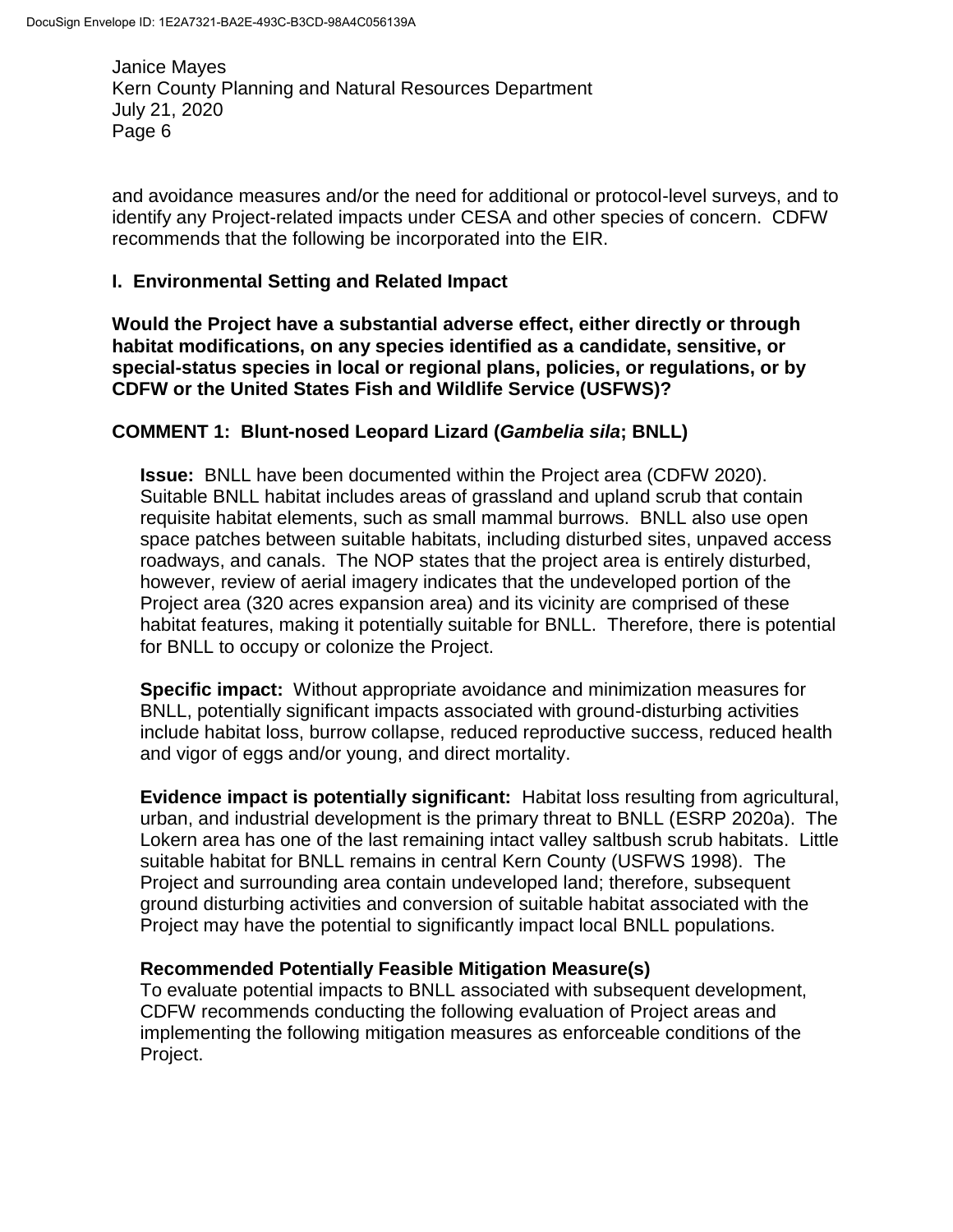#### **Recommended Mitigation Measure 1a: BNLL Habitat Assessment**

CDFW recommends that a qualified biologist conduct a habitat assessment in advance of project implementation, to determine if the Project area or its immediate vicinity contains potential habitat for BNLL.

### **Recommended Mitigation Measure 1b: BNLL Surveys**

If potential habitat is present in the Project area, and prior to initiating any vegetation- or ground-disturbance activities, CDFW recommends conducting surveys in accordance with the "Approved Survey Methodology for the Blunt-nosed Leopard Lizard" (CDFW 2019). This survey protocol, designed to optimize BNLL detectability, reasonably assures CDFW that ground disturbance will not result in take of this fully protected species.

CDFW advises that BNLL surveys be completed no more than one year prior to initiation of ground disturbance. Please note that protocol-level surveys must be conducted on multiple dates during late spring, summer, and fall of the same calendar year, and that within these time periods, there are specific protocol-level date, temperature, and time parameters that must be adhered to. As a result, protocol-level surveys for BNLL are not synonymous with 30-day "preconstruction surveys" often recommended for other wildlife species. In addition, the BNLL protocol specifies different survey effort requirements based on whether the disturbance results from maintenance activities or if the disturbance results in habitat removal (CDFW 2019).

#### **Recommended Mitigation Measure 1c: BNLL Take Avoidance**

BNLL detection during protocol-level surveys warrants consultation with CDFW to discuss how to implement ground-disturbing activities and avoid take. Because BNLL is a State Fully Protected species, no take incidental or otherwise, can be authorized by CDFW.

### **COMMENT 2: San Joaquin Kit Fox (***Vulpes macrotis mutica***; SJKF)**

**Issue:** SJKF occurrences have been documented within the Project area (CDFW 2020). Review of aerial imagery indicates that portions of the Project area and its vicinity are comprised of annual grassland, a habitat type suitable to support SJKF. SJKF den in a variety of areas such as rights-of-way, vacant lots, agricultural and fallow or ruderal habitat, dry stream channels, and canal levees, and populations can fluctuate over time. SJKF are also capable of occupying urban environments (Cypher and Frost 1999). SJKF may be attracted to Project areas due to the type and level of ground-disturbing activities and the loose, friable soils resulting from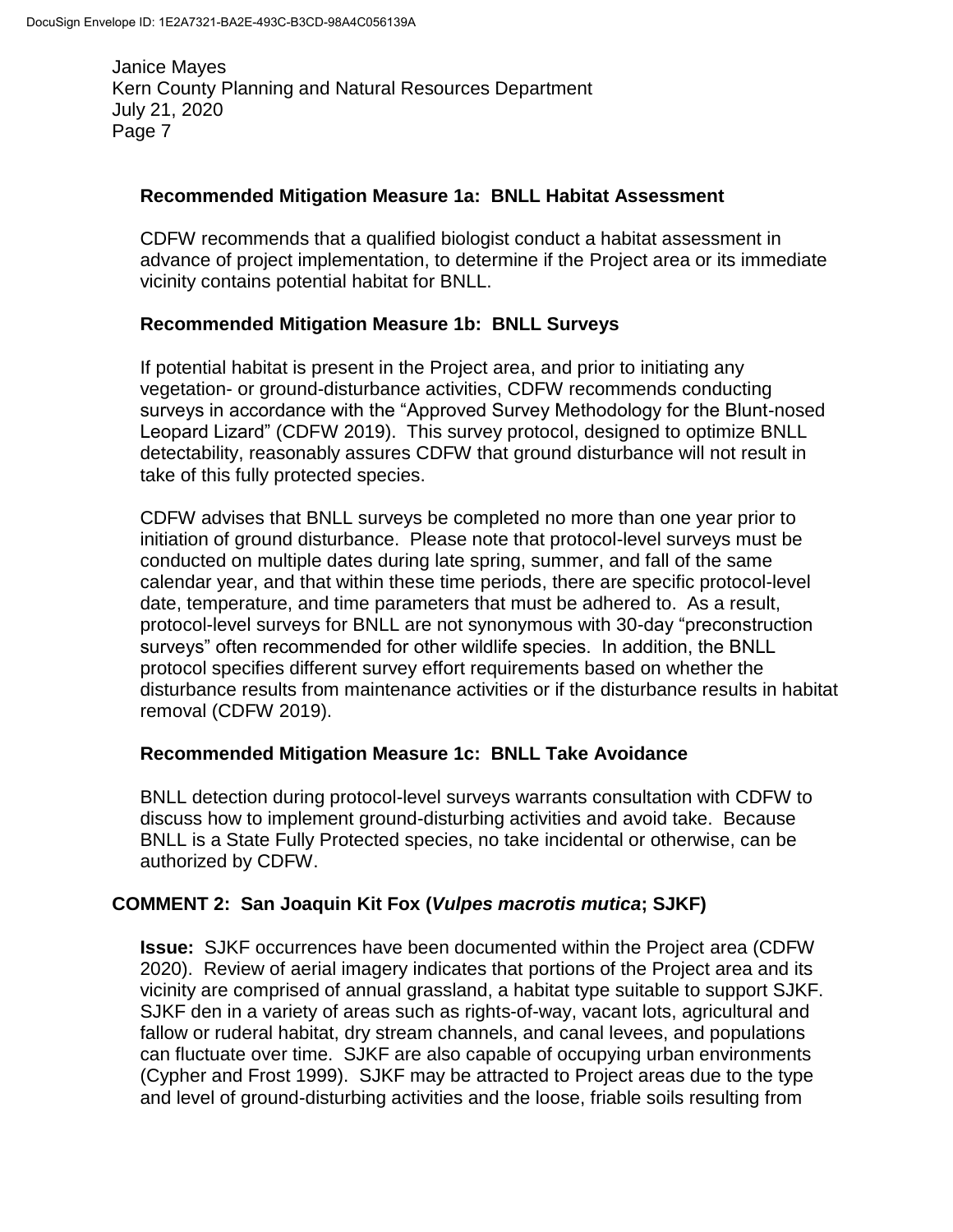intensive ground disturbance. SJKF will forage in fallow and agricultural fields and utilize streams and canals as dispersal corridors. As a result, there is potential for SJKF to occupy all suitable habitat within the Project boundary and surrounding area.

**Specific impact:** Without appropriate avoidance and minimization measures for SJKF, potential significant impacts associated with Project-related activities include, den collapse, inadvertent entrapment, reduced reproductive success, reduction in health and vigor of young, and direct mortality of individuals.

**Evidence impact is potentially significant:** Habitat loss resulting from land conversion to agricultural, urban, and industrial development is the primary threat to SJKF (Cypher et al. 2013). Western Kern County supports relatively large areas of high suitability habitat and one of the largest remaining populations of SJKF (Cypher et al. 2013). The Project and surrounding area contain undeveloped land; therefore, subsequent ground disturbing activities and conversion of suitable habitat associated with the Project may have the potential to significantly impact local SJKF populations.

### **Recommended Potentially Feasible Mitigation Measure(s)**

To evaluate potential impacts to SJKF associated with Project activities, CDFW recommends conducting the following evaluation of project areas and implementing the following mitigation measures.

### **Recommended Mitigation Measure 2a: SJKF Habitat Assessment**

For all Project-specific components including construction and land conversion, CDFW recommends that a qualified biologist conduct a habitat assessment in advance of Project implementation, to determine if the Project area or its immediate vicinity contains potential habitat for SJKF.

#### **Recommended Mitigation Measure 2b: SJKF Surveys**

If potential habitat is present, CDFW recommends assessing presence/absence of SJKF by conducting surveys following the USFWS' "Standardized recommendations for protection of the San Joaquin kit fox prior to or during ground disturbance" (2011). Specifically, CDFW advises conducting these surveys in all areas of potentially suitable habitat no less than 14-days and no more than 30-days prior to beginning of ground disturbing activities.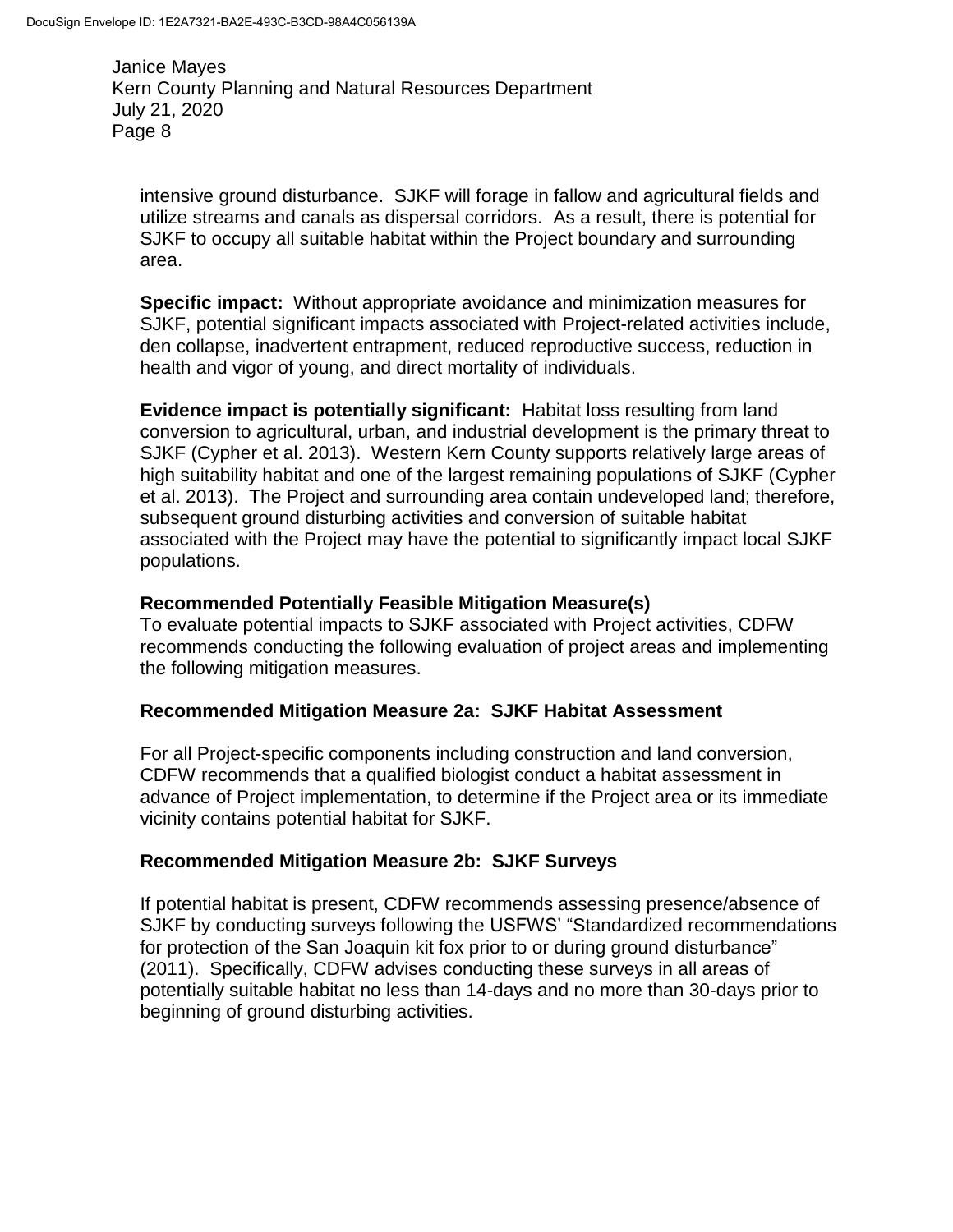#### **Recommended Mitigation Measure 2c: SJKF Avoidance**

CDFW recommends implementing no-disturbance buffers, as described in the USFWS "Standardized recommendations for protection of the San Joaquin kit fox prior to or during ground disturbance" (2011) around den sites.

### **Recommended Mitigation Measure 2d: SJKF Take Authorization**

SJKF detection warrants consultation with CDFW to discuss how to avoid take or, if avoidance is not feasible, to acquire an Incidental Take Permit (ITP) prior to ground-disturbing activities, pursuant to Fish and Game Code section 2081 subdivision (b).

#### **COMMENT 3: Tipton Kangaroo Rat (***Dipodomys nitratoides nitratoides***; TKR), Giant Kangaroo Rat (***Dipodomys ingens***; GKR), and Short-Nosed Kangaroo Rat (***Dipodomys nitratoides brevinasus***; SNKR)**

**Issue:** TKR, GKR, and SNKR have been documented to occur within the Project area (CDFW 2020). These species inhabit sandy-loam soils located in grassland habitat with scattered shrubs. Suitable habitat includes areas of grassland, upland scrub, and alkali sink habitats that contain requisite habitat elements, such as small mammal burrows. The NOP states that the project area is entirely disturbed, however, review of aerial imagery indicates that the undeveloped portion of the Project area (320 acres expansion area) reveals that suitable habitat for these species may be present both within and in the vicinity of the Project area. . Therefore, there is potential for these species to occupy or colonize the Project.

**Specific impact:** Without appropriate avoidance and minimization measures for TKR, GKR, and SNKR, potential significant impacts from Project activities include loss of habitat, burrow collapse, inadvertent entrapment of individuals, reduced reproductive success such as reduced health or vigor of young, and direct mortality of individuals.

**Evidence impact is potentially significant:** Habitat loss resulting from agricultural, urban, and industrial development is the primary threat to TKR, GKR, and SNKR. Further, habitat fragmentation may accelerate the decline of these species. The Lokern area has one of the last remaining intact valley saltbush scrub habitats, little suitable intact habitat remains for these species (USFWS 1998, ESRP 2020b, ESRP 2020c, and ESRP 2020d). The Project and surrounding area contain undeveloped land; therefore, if the Project area is occupied by TKR, GKR, or SNKR subsequent ground disturbing activities and conversion of suitable habitat associated with the Project may have the potential to significantly impact local populations of these species.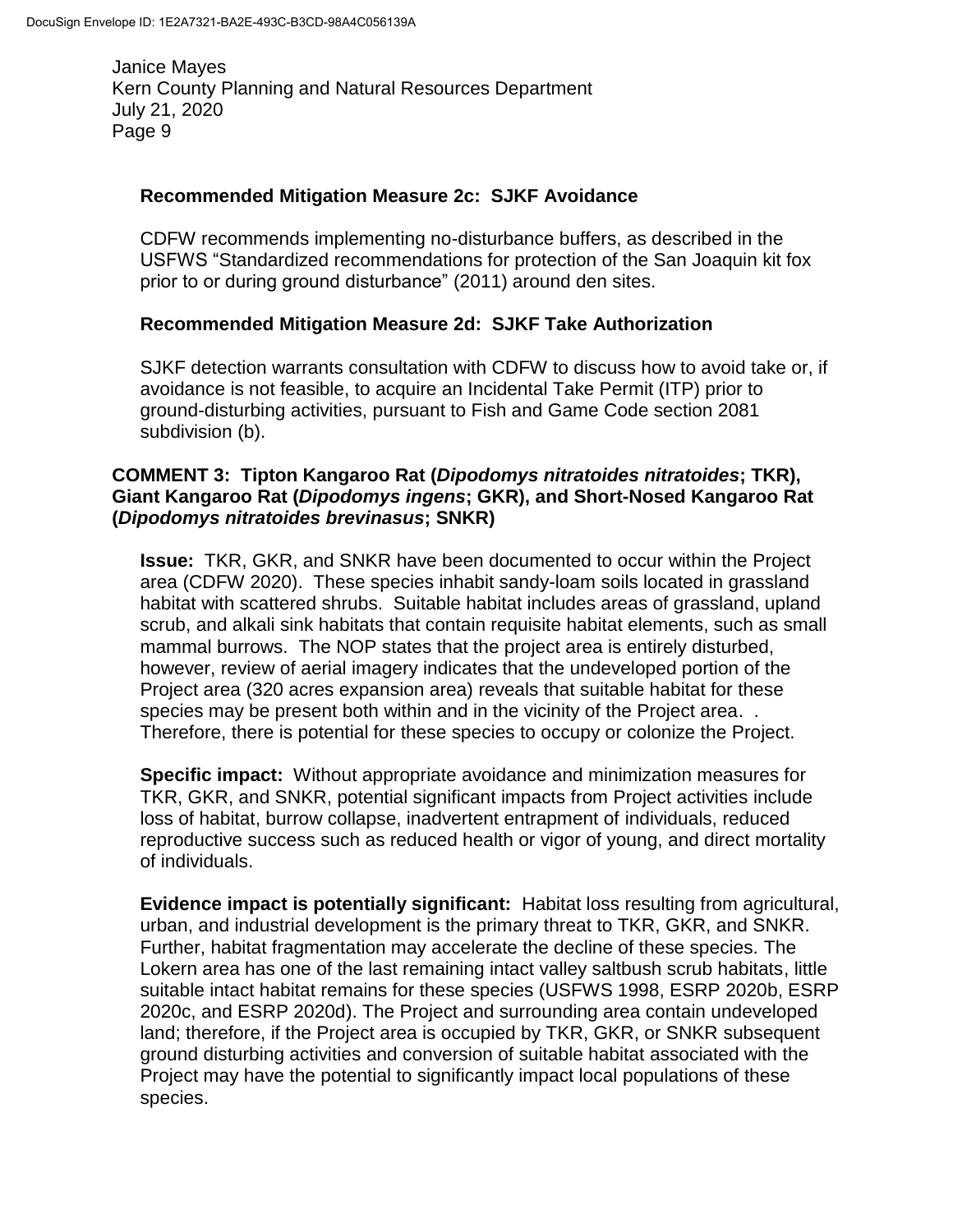### **Recommended Potentially Feasible Mitigation Measure(s)**

To evaluate potential impacts to TKR, GKR, and SNKR associated with Project activities, CDFW recommends conducting the following evaluation of Project areas and implementing the following mitigation measures as enforceable conditions of the Project.

#### **Recommended Mitigation Measure 3a: TKR, GKR, and SNKR Habitat Assessment**

CDFW recommends that a qualified biologist conduct a habitat assessment in advance of Project implementation, to determine if the Project area or its immediate vicinity contains potential habitat for TKR, GKR, and SNKR.

### **Recommended Mitigation Measure 3b: TKR, GKR, and SNKR Trapping Surveys**

If potential habitat is present, CDFW recommends that a trapping plan for determining presence of TKR, GKR, and SNKR be submitted to and approved by CDFW prior to subsequent trapping efforts. CDFW recommends these surveys be conducted by a qualified biologist who holds a CDFW Memorandum of Understanding for TKR, GKR, and SNKR, and any appropriate USFWS permit(s). CDFW further recommends that these surveys be conducted between April 1 and October 31, when kangaroo rats are most active and well in advance of ground-disturbing activities in order to determine if impacts to TKR, GKR, and SNKR could occur.

### **Recommended Mitigation Measure 3c: TKR, GKR, and SNKR Avoidance**

If potential habitat is present and trapping is not feasible, CDFW advises maintenance of a 50-foot minimum no-disturbance buffer around all small mammal burrow entrances.

#### **Recommended Mitigation Measure 3d: TKR and GKR Take Authorization**

If TKR and GKR are found within the Project area during preconstruction surveys or construction activities, consultation with CDFW is advised to discuss how to implement the Project and avoid take; or if avoidance is not feasible, to acquire an ITP prior to any ground-disturbing activities, pursuant Fish and Game Code Section 2081 subdivision (b).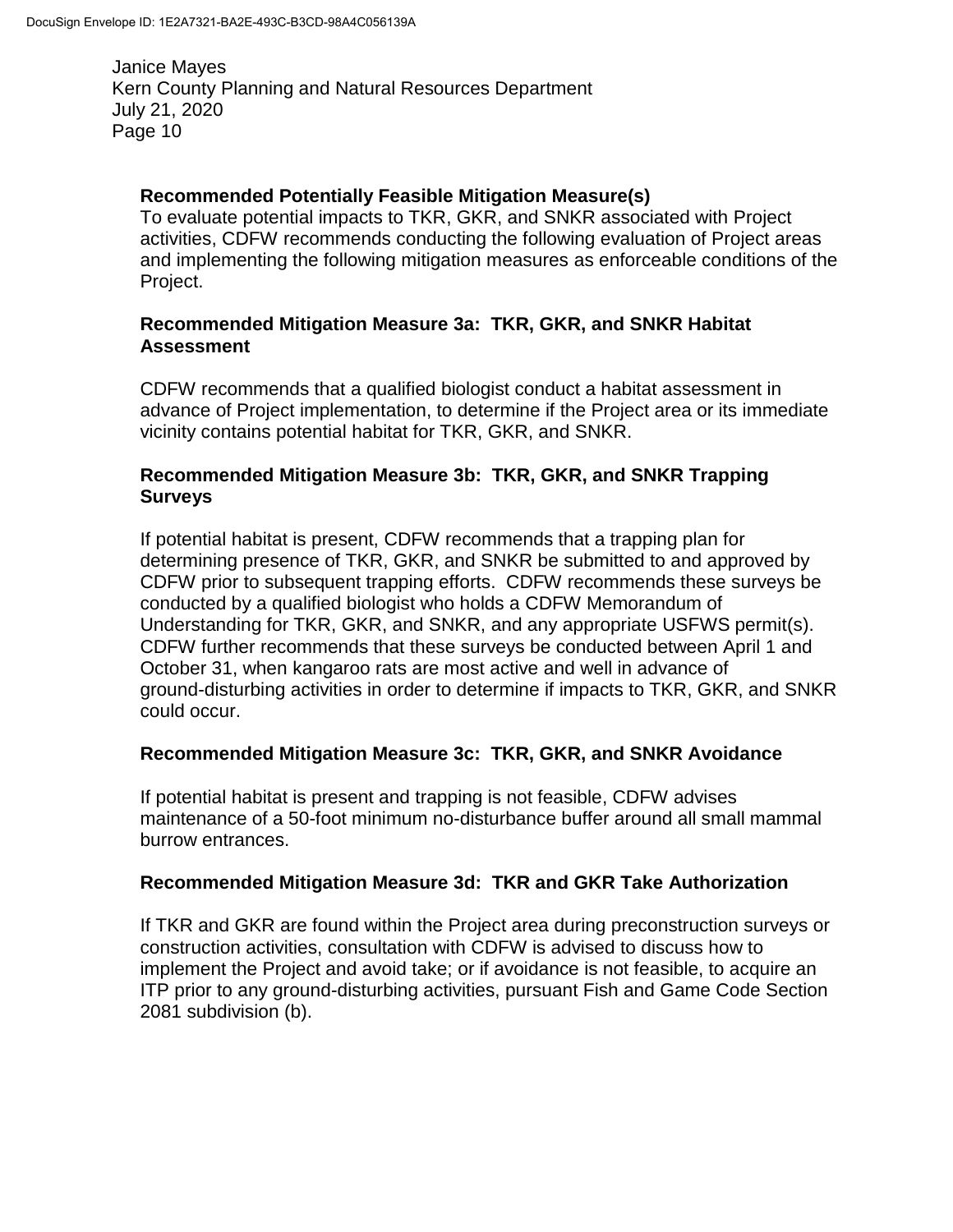# **COMMENT 4: San Joaquin (also known as Nelson's) Antelope Squirrel (***Ammospermophilus nelson***; SJAS)**

**Issue:** SJAS have been documented to occur within the Project area (CDFW 2020). Suitable SJAS inhabit sandy-loam soils in areas of grassland, upland scrub, and alkali sink habitats that contain requisite habitat elements, such as small mammal burrows. The NOP states that the project area is entirely disturbed, however, review of aerial imagery of the undeveloped portion of the Project area (320 acres expansion area) reveals that suitable habitat for this species may be present both within and in the vicinity of the Project area. Therefore, there is potential for SJAS to occupy or colonize the Project.

**Specific impact:** Without appropriate avoidance and minimization measures for SJAS, potential significant impacts include loss of habitat, burrow collapse, inadvertent entrapment of individuals, reduced reproductive success such as reduced health or vigor of young, and direct mortality of individuals.

**Evidence impact is potentially significant:** Habitat loss resulting from agricultural, urban, and industrial development is the primary threat to SJAS. Further, habitat fragmentation may accelerate the decline of the species. The Lokern area has one of the last remaining intact valley saltbush scrub habitats. Very little suitable habitat for this species remains outside of the western Kern County and eastern San Luis Obispo County area (ESRP 2020e, USFWS 1998). The Project and surrounding area contain undeveloped land; therefore, subsequent ground disturbing activities and habitat conversion associated with the Project may have the potential to significantly impact local SJAS. populations.

### **Recommended Potentially Feasible Mitigation Measure(s)**

To evaluate potential impacts to SJAS associated with subsequent development, CDFW recommends conducting the following evaluation of Project areas and implementing the following mitigation measures as enforceable conditions of the Project.

# **Recommended Mitigation Measure 4a: SJAS Habitat Assessment**

CDFW recommends that a qualified biologist conduct a habitat assessment in advance of project implementation, to determine if the Project area or its immediate vicinity contains potential habitat for SJAS.

### **Recommended Mitigation Measure 4b: SJAS Surveys**

In areas of potential habitat, CDFW recommends that a qualified biologist conduct focused daytime visual surveys for SJAS using line transects with 10- to 30-meter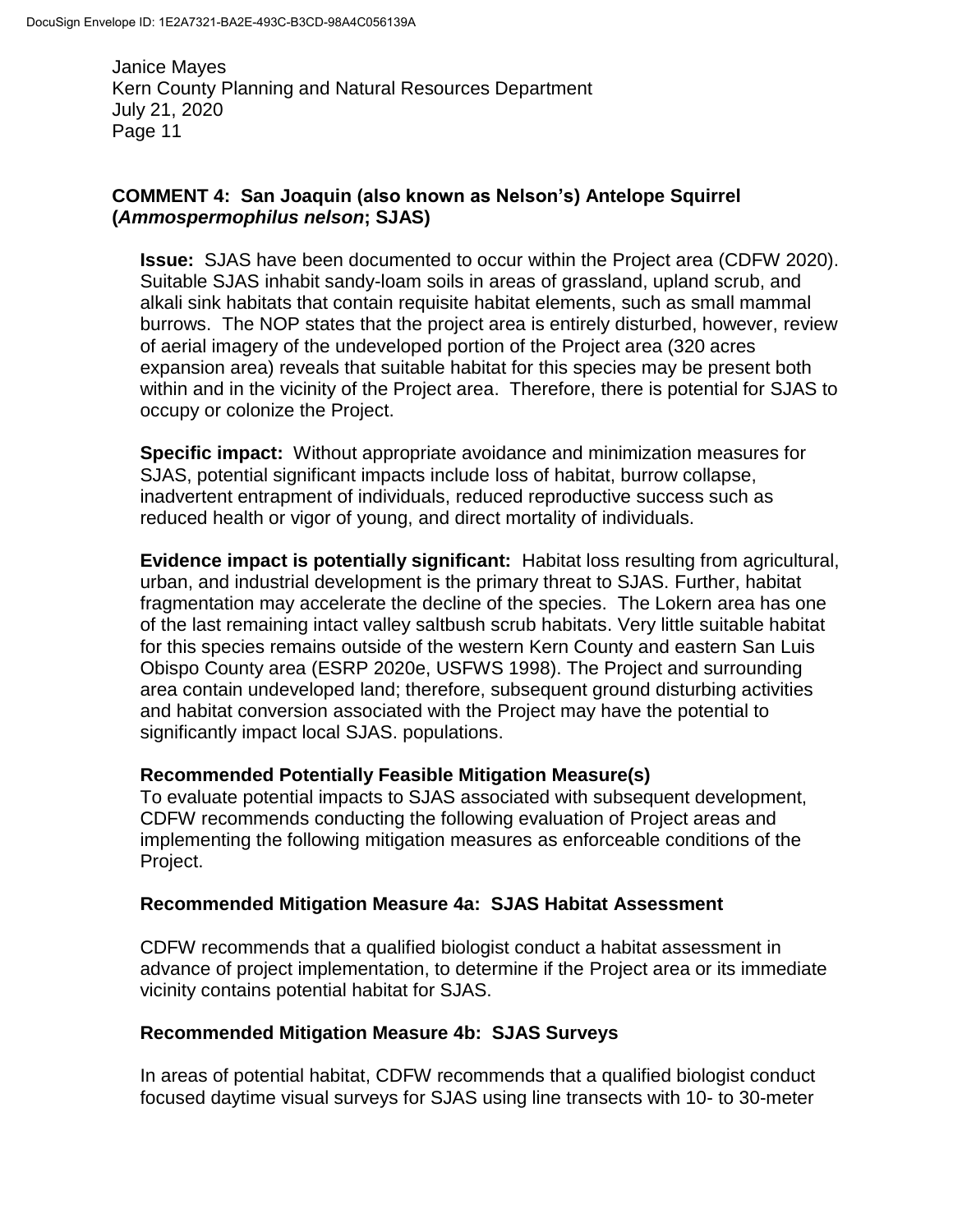spacing. CDFW further advises that these surveys be conducted between April 1 and September 20, during daytime temperatures between 68° and 86° F, to maximize detectability (CDFG 1990).

#### **Recommended Mitigation Measure 4c: SJAS Avoidance**

If potential habitat is present and surveys are not feasible, CDFW advises maintenance of a 50-foot minimum no-disturbance buffer around all small mammal burrow entrances until the completion of Project activities.

### **Recommended Mitigation Measure 4d: SJAS Take Authorization**

SJAS detection warrants consultation with CDFW to discuss how to avoid take or, if avoidance is not feasible, to acquire a State ITP prior to ground-disturbing activities, pursuant to Fish and Game Code section 2081 subdivision (b).

### **COMMENT 5: Swainson's Hawk (***Buteo swainsoni***; SWHA)**

**Issue:** SWHA have the potential to nest near the Project site, and forage within the Project site. SWHA have been documented to occur approximately 4 miles from the Project site (CDFW 2020), additional nest sites have been documented within 10 miles and the Project site provides potential foraging habitat (CDFG, 1994). Landscape trees may also provide suitable nesting habitat. In addition, grassland and agricultural land in the surrounding area provide suitable foraging habitat for SWHA, increasing the likelihood of SWHA occurrence within the vicinity.

### **Specific impact:**

Without appropriate avoidance and minimization measures for SWHA, potential significant impacts that may result from Project activities include: nest abandonment, loss of nest trees, loss of foraging habitat that would reduce nesting success (loss or reduced health or vigor of eggs or young), and direct mortality. All trees, including non-native or ornamental varieties, near the Project site may provide potential nesting sites.

**Evidence impact would be significant:** SWHA exhibit high nest-site fidelity year after year and lack of suitable nesting habitat limits their local distribution and abundance (CDFW 2016). Approval of the Project may lead to subsequent grounddisturbing activities that involve noise, groundwork, construction of structures, and movement of workers that could affect nests and has the potential to result in nest abandonment and loss of foraging habitat, significantly impacting local nesting SWHA. In addition, conversion of undeveloped land can directly influence distribution and abundance of SWHA, due to the reduction in foraging habitat.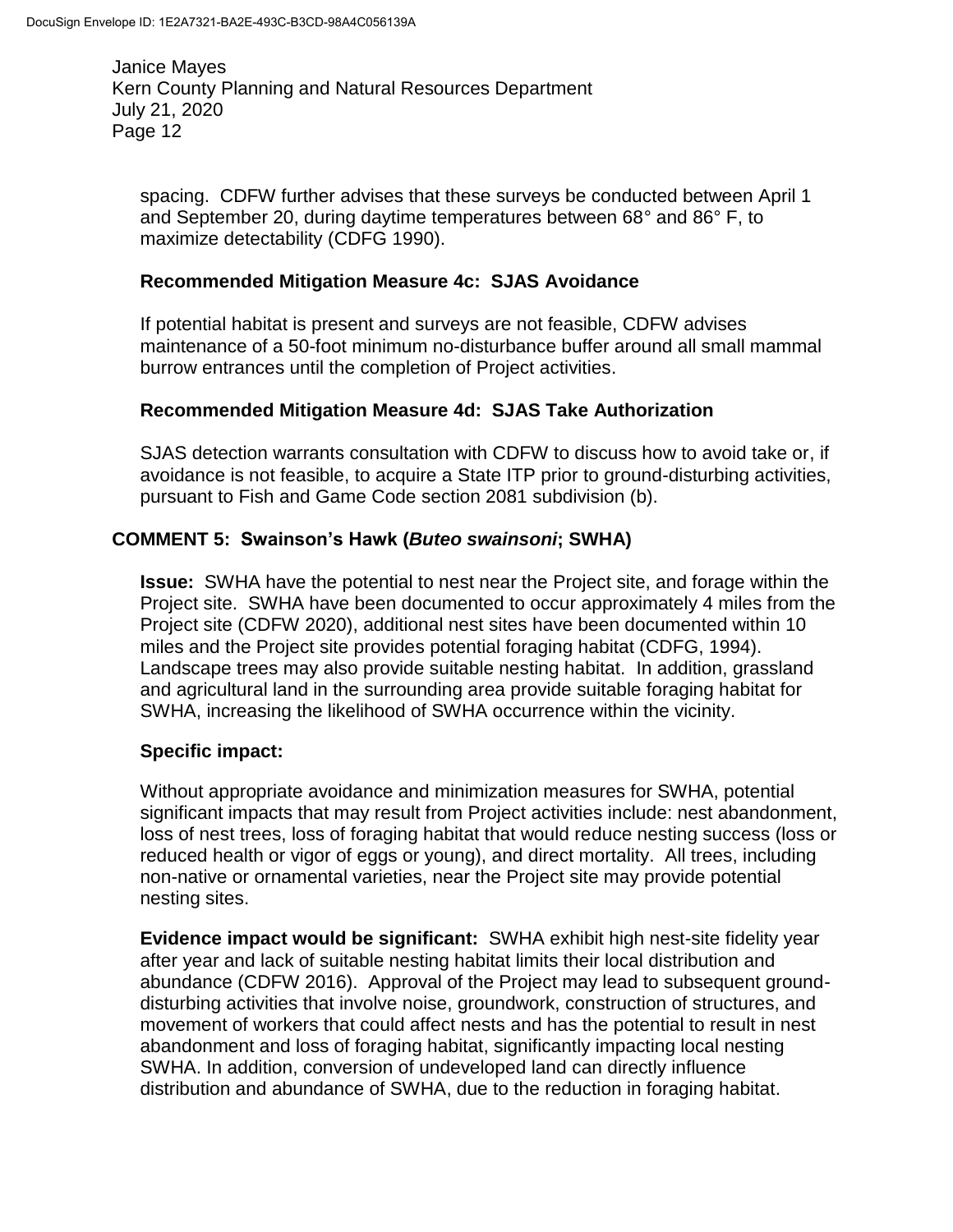## **Recommended Potentially Feasible Mitigation Measure(s)**

To evaluate potential impacts to SWHA associated with Project activities, CDFW recommends conducting the following evaluation of Project areas and implementing the following mitigation measures as enforceable conditions of the Project.

#### **Recommended Mitigation Measure 5a: Focused SWHA Surveys**

To evaluate potential Project-related impacts, CDFW recommends that a qualified wildlife biologist conduct surveys for nesting SWHA following the entire survey methodology developed by the SWHA Technical Advisory Committee (SWHA TAC 2000) prior to Project implementation (during CEQA analysis), including the 0.5-mile survey distance from the limits of disturbance. SWHA detection during protocol-level surveys warrants consultation with CDFW to discuss how to implement Project activities and avoid take.

#### **Recommended Mitigation Measure 5b: SWHA Avoidance**

CDFW recommends that if Project-specific activities will take place during the SWHA nesting season (i.e., March 1 through September 15), and active SWHA nests are present, a minimum ½-mile no-disturbance buffer be delineated and maintained around each nest, regardless if when it was detected by surveys or incidentally, until the breeding season has ended or until a qualified biologist has determined that the birds have fledged and are no longer reliant upon the nest or parental care for survival, to prevent nest abandonment and other take of SWHA as a result of Project activities.

### **Recommended Mitigation Measure 5c: SWHA Take Authorization**

CDFW recommends that in the event an active SWHA nest is detected, and a ½ mile no-disturbance buffer is not feasible, consultation with CDFW is warranted to discuss how to implement the project and avoid take. If take cannot be avoided, take authorization through the issuance of an Incidental Take Permit (ITP), pursuant to Fish and Game Code section 2081 subdivision (b) is necessary to comply with CESA.

#### **Recommended Mitigation Measure 5d: Loss of SWHA Foraging Habitat**

CDFW recommends compensation for the loss of SWHA foraging habitat as described in CDFW's "Staff Report Regarding Mitigation for Impacts to Swainson's Hawks" (CDFG 1994) to reduce impacts to foraging habitat to less than significant. The Staff Report recommends that mitigation for habitat loss occur within a minimum distance of 10 miles from known nest sites. CDFW has the following recommendations based on the Staff Report: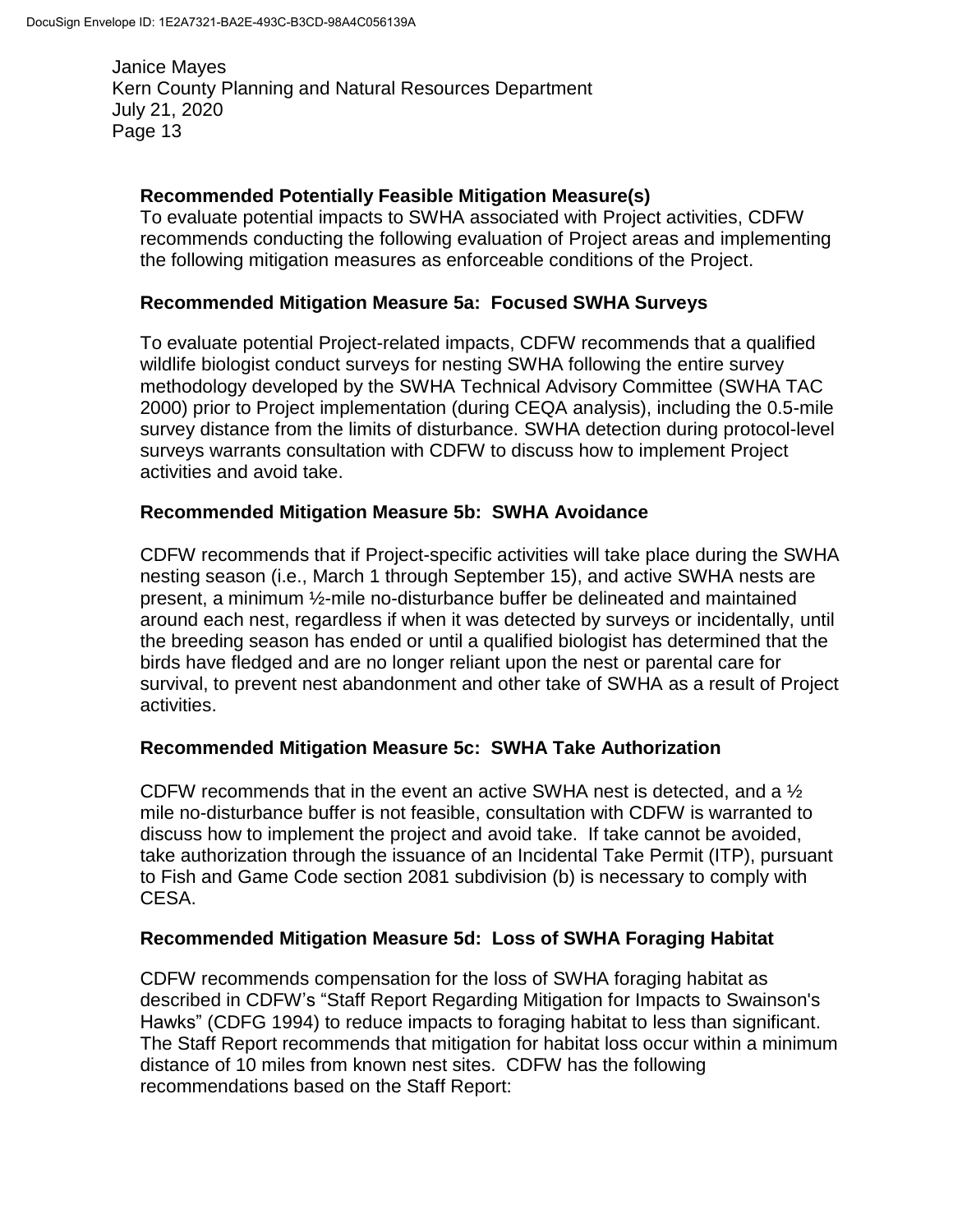- For projects within 1 mile of an active nest tree, a minimum of 1 acre of habitat management (HM) land for each acre of development is advised.
- For projects within 5 miles of an active nest but greater than 1 mile, a minimum of ¾ acre of HM land for each acre of development is advised.
- For projects within 10 miles of an active nest tree but greater than 5 miles from an active nest tree, a minimum of ½ acre of HM land for each acre of development is advised.

# **Recommended Mitigation Measure 5e: SWHA Tree Removal**

CDFW recommends that the removal of known SWHA nest trees, even outside of the nesting season, be replaced with an appropriate native tree species planting at a ratio of 3:1 at or near the Project area or in another area that will be protected in perpetuity. This mitigation would offset the local and temporal impacts of nesting habitat loss.

# **COMMENT 6: Special-Status Plants**

**Issue:** Several special-status plant species meeting the definition of rare or endangered under CEQA section 15380 are known to occur within the Project area, but not limited to, the State and federally endangered and CRPR 1B.1 California jewelflower (*Caulanthus californicus*); the federally endangered and CRPR 1B.2 San Joaquin woollythreads (*Monolopia congdonii*) and Kern mallow (*Eremalche parryi*  ssp*. kernensis*).

**Specific impact:** Without appropriate avoidance and minimization measures for special-status plants, potential significant impacts associated with subsequent construction include loss of habitat, loss or reduction of productivity, and direct mortality.

**Evidence impact would be significant:** The California jewelflower, San Joaquin woollythreads, Kern mallow, and many other special-status plant species are threatened by grazing and agricultural, urban, and energy development. Many historical occurrences of these species are presumed extirpated (CNPS 2020). Though new populations have recently been discovered, impacts to existing populations have the potential to significantly impact populations of plant species.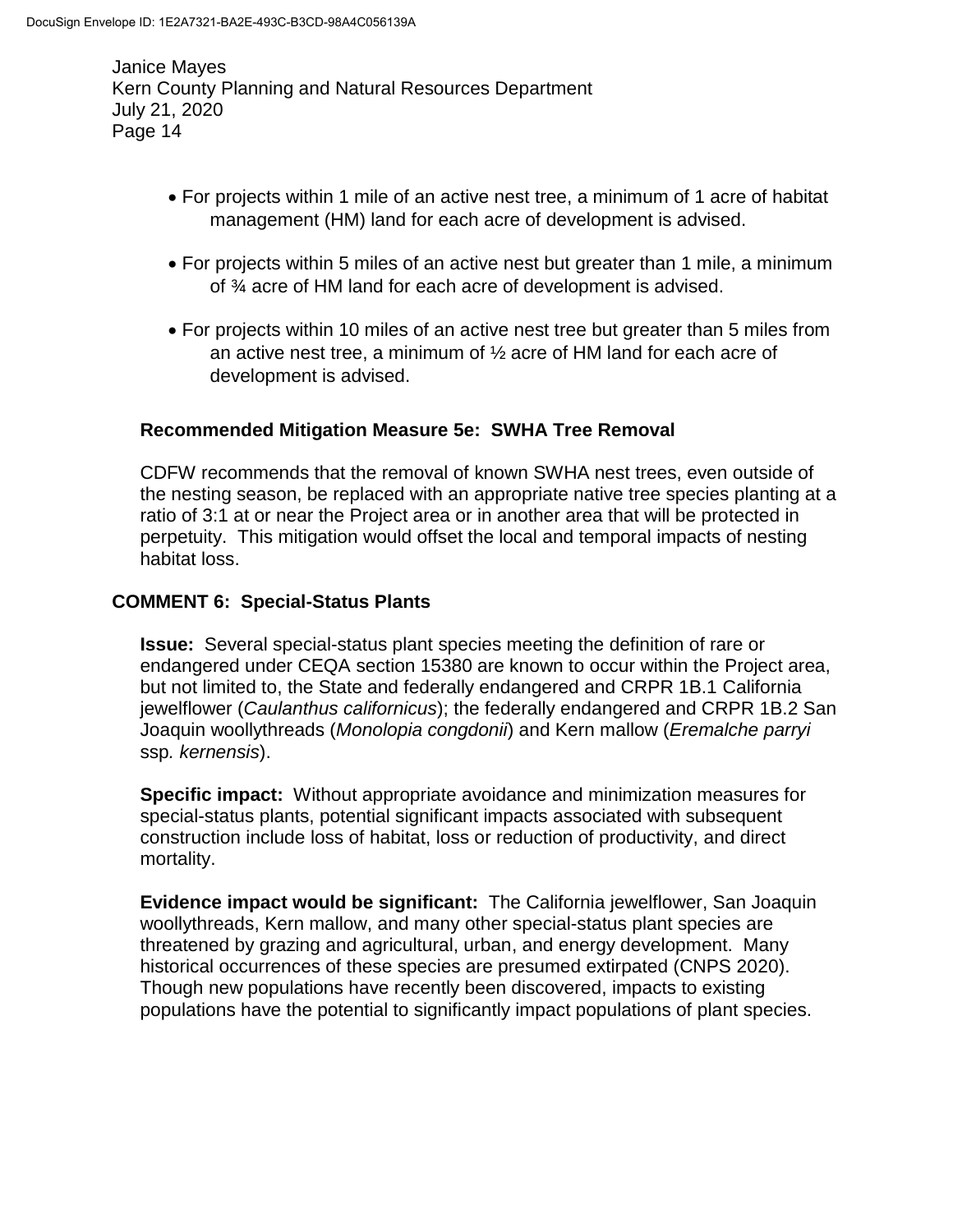## **Recommended Potentially Feasible Mitigation Measure(s)**

To evaluate potential impacts to special-status plants associated with subsequent development, CDFW recommends conducting the following evaluation of Project areas and implementing the following mitigation measures.

### **Recommended Mitigation Measure 6a: Special-Status Plant Surveys**

CDFW recommends that individual Project sites be surveyed for special-status plants by a qualified botanist following the "Protocols for Surveying and Evaluating Impacts to Special Status Native Plant Populations and Natural Communities" (CDFG 2018). This protocol, which is intended to maximize detectability, includes the identification of reference populations to facilitate the likelihood of field investigations occurring during the appropriate floristic period.

#### **Recommendation Mitigation Measure 6b: Sensitive Natural Communities**

In addition to surveying for special-status plants as stated above, CDFW recommends the Project area is also surveyed for the presence of sensitive natural communities, which is also part of CDFW's botanical survey protocol (CDFW 2018). The Lokern area has one of the last remaining intact valley saltbush scrub habitats, this natural community may be considered a sensitive natural community per CDFW's botanical survey protocol. If sensitive natural communities are found, CDFW recommend impacts to them are fully evaluated in the CEQA document.

### **Recommended Mitigation Measure 6c: Special-Status Plant Avoidance**

CDFW recommends that special-status plant species be avoided whenever possible by delineating and observing a no-disturbance buffer of at least 50 feet from the outer edge of the plant population(s) or specific habitat type(s) required by special-status plant species. If buffers cannot be maintained, then consultation with CDFW may be warranted to determine appropriate minimization and mitigation measures for impacts to special-status plant species.

### **Recommended Mitigation Measure 6e: Listed Plant Species Take Authorization**

If a State-listed plant species is identified during botanical surveys, consultation with CDFW is warranted to determine if the Project can avoid take. If take cannot be avoided, take authorization is warranted. Take authorization would occur through issuance of an ITP, pursuant to Fish and Game Code section 2081 subdivision (b).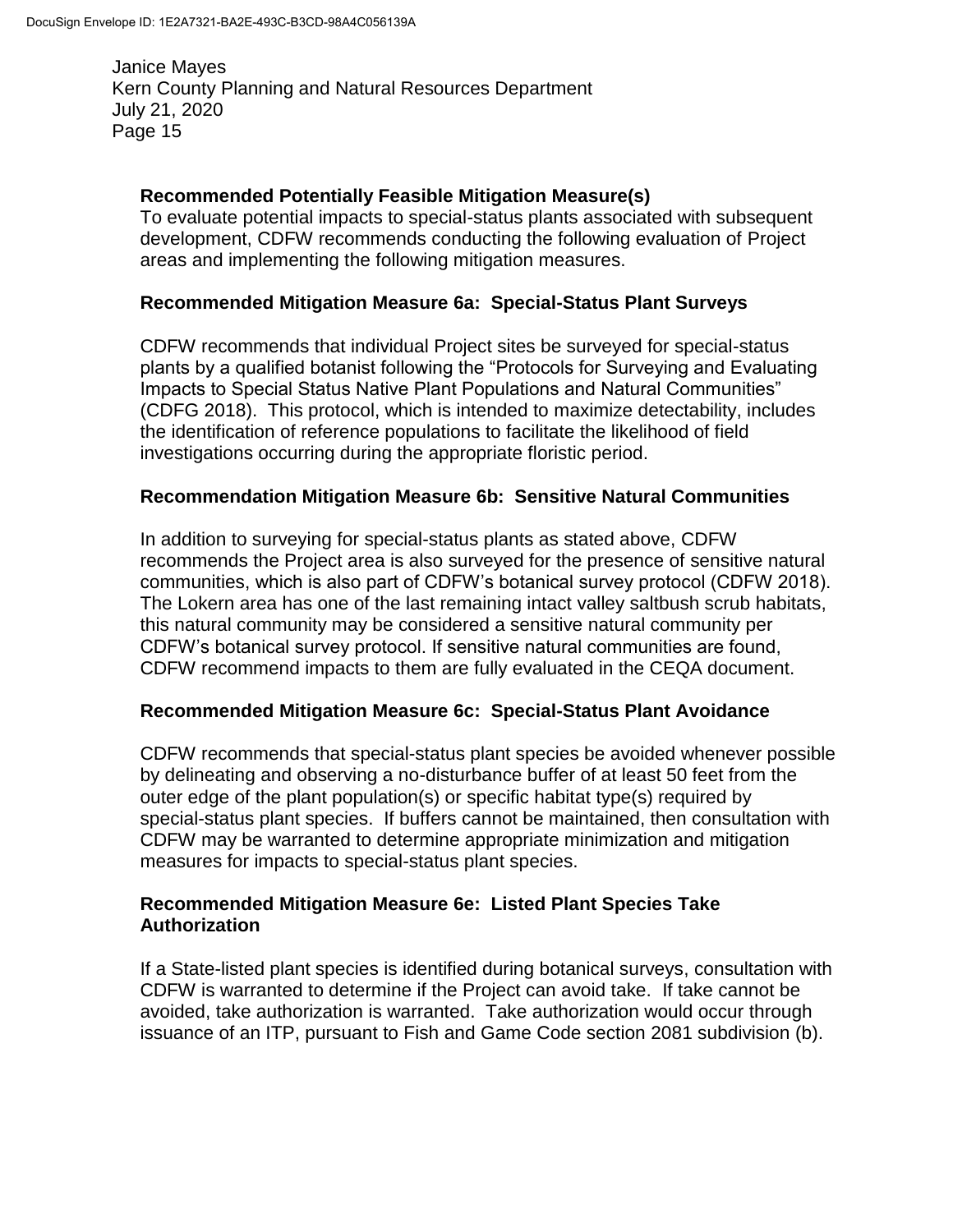#### **COMMENT 7: Crotch Bumble Bee (***Bombus crotchii***; CBB)**

**Issue:** On June 28, 2019, the Fish and Game Commission published findings of its decision to advance CBB to candidacy as endangered. Pursuant to Fish and Game Code section 2074.6, CDFW has initiated a status review report to inform the Commission's decision on whether listing of CBB, pursuant to CESA, is warranted. During the candidacy period, consistent with CEQA Guidelines, section 15380, the status of the CBB as an endangered candidate species under CESA (Fish & G. Code, § 2050 et seq.) qualifies it as an endangered, rare, or threatened species under CEQA. It is unlawful to import into California, export out of California or take, possess, purchase, or sell within California, CBB and any part or product thereof, or attempt any of those acts, except as authorized pursuant to CESA. Under Fish and Game Code section 86, take means to hunt, pursue, catch, capture, or kill, or to attempt to hunt pursue, catch, capture, or kill. Consequently, take of CBB during the status review period is prohibited unless authorization pursuant to CESA is obtained.

CBB have been documented to occur within the vicinity of the Project area (CDFW 2019). Suitable CBB habitat includes areas of grasslands and upland scrub that contain requisite habitat elements, such as small mammal burrows. CBB primarily nest in late February through late October underground in abandoned small mammal burrows, but may also nest under perennial bunch grasses or thatched annual grasses, under brush piles, in old bird nests, and in dead trees or hollow logs (Williams et al. 2014; Hatfield et al. 2015). Overwintering sites utilized by CBB mated queens include soft, disturbed soil (Goulson 2010), or under leaf litter or other debris (Williams et al. 2014). Therefore, ground disturbance and vegetation removal associated with Project implementation has the potential to significantly impact local CBB populations.

**Specific impact:** Without appropriate avoidance and minimization measures for CBB, potentially significant impacts associated with ground- and vegetationdisturbing activities associated with construction of the Project include loss of foraging plants, changes in foraging behavior, burrow collapse, nest abandonment, reduced nest success, reduced health and vigor of eggs, young and/or queens, in addition to direct mortality in violation of Fish and Game Code.

**Evidence impact is potentially significant:** CBB was once common throughout most of the central and southern California, however, it now appears to be absent from most of it, especially in the central portion of its historic range within California's Central Valley (Hatfield et al. 2014). Analyses by the Xerces Society et al. (2018) suggest there have been sharp declines in relative abundance by 98% and persistence by 80% over the last ten years.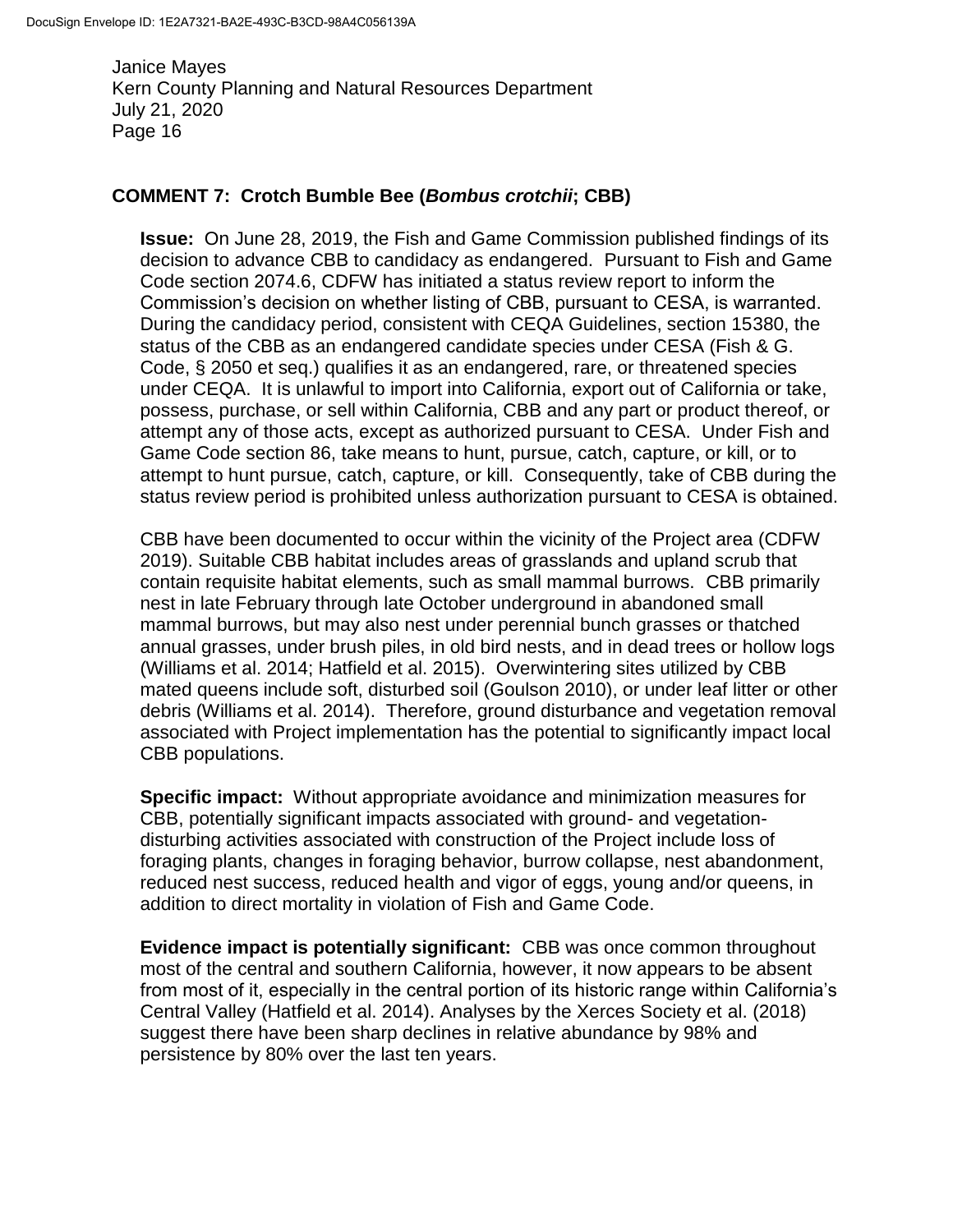## **Recommended Potentially Feasible Mitigation Measure(s)**

To evaluate potential impacts to CBB associated with the Project, CDFW recommends implementing the following mitigation measure as a condition of approval for the Project.

### **Recommended Mitigation Measure 7a: CBB Take Avoidance**

CDFW recommends that all small mammal burrows and thatched/bunch grasses be avoided by a minimum of 50 feet to avoid take and potentially significant impacts. If ground-disturbing activities will occur during the overwintering period (October through February), consultation with CDFW is warranted to discuss how to implement Project activities and avoid take. Any detection of CBB prior to or during Project implementation warrants consultation with CDFW to discuss how to avoid take.

# **COMMENT 8: Burrowing Owl (***Athene cunicularia***; BUOW)**

**Issue:** BUOW are known to occur in the Project area vicinity (CDFW 2020). BUOW inhabit open grassland containing small mammal burrows, a requisite habitat feature used by BUOW for nesting and cover. The NOP states that the project area is entirely disturbed, however, review of aerial imagery of the undeveloped portion of the Project area (320 acres expansion area) reveals that suitable habitat for this species may be present both within and in the vicinity of the Project area. Therefore, there is potential for BUOW to occupy or colonize the Project.

**Specific impact:** Potentially significant direct impacts associated with subsequent activities and land conversion include habitat loss, burrow collapse, inadvertent entrapment, nest abandonment, reduced reproductive success, reduction in health and vigor of eggs and/or young, and direct mortality of individuals.

**Evidence impact is potentially significant:** BUOW rely on burrow habitat year-round for their survival and reproduction. Habitat loss and degradation are considered the greatest threats to BUOW in California's Central Valley (Gervais et al. 2008). The Project and surrounding area contain undeveloped land; therefore, subsequent ground-disturbing activities associated with the Project have the potential to significantly impact local BUOW populations. In addition, and as described in CDFW's "Staff Report on Burrowing Owl Mitigation" (CDFG 2012), excluding and/or evicting BUOW from their burrows is considered a potentially significant impact under CEQA.

### **Recommended Potentially Feasible Mitigation Measure(s) (Regarding Environmental Setting and Related Impact)**

To evaluate potential impacts to BUOW associated with subsequent development, CDFW recommends conducting the following evaluation of Project areas and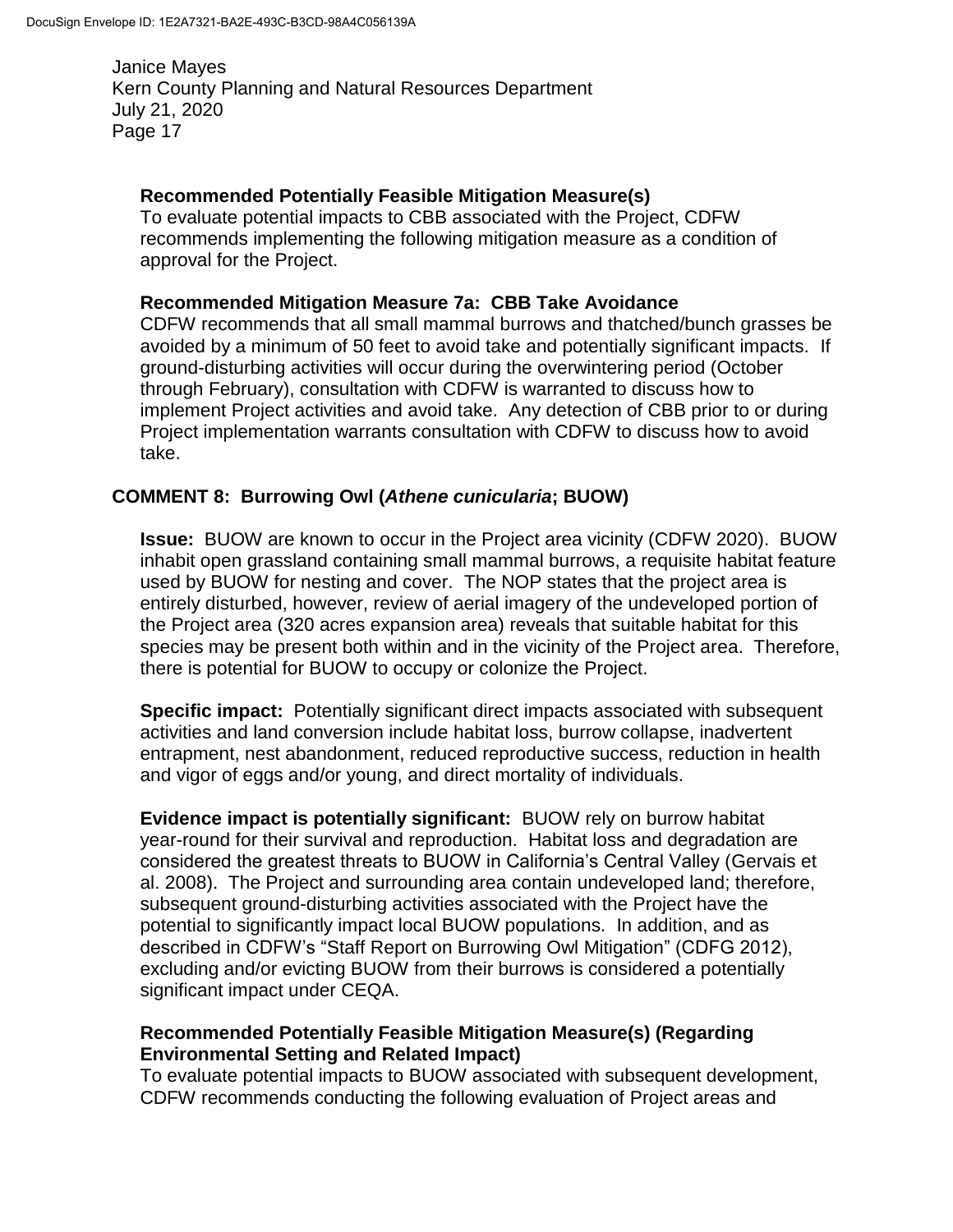implementing the following mitigation measures as enforceable conditions of the Project.

## **Recommended Mitigation Measure 8a: BUOW Habitat Assessment**

CDFW recommends that a qualified biologist conduct a habitat assessment in advance of Project implementation, to determine if the Project area or its vicinity contains suitable habitat for BUOW.

# **Recommended Mitigation Measure 8b: BUOW Surveys**

If potential habitat is present on or in the vicinity of the Project area, CDFW recommends assessing presence or absence of BUOW by having a qualified biologist conduct surveys following the California Burrowing Owl Consortium's "Burrowing Owl Survey Protocol and Mitigation Guidelines" (CBOC 1993) and the "Staff Report on Burrowing Owl Mitigation" (CDFG 2012), which suggest three or more surveillance surveys conducted during daylight with each visit occurring at least three weeks apart during the peak breeding season (i.e., April 15 to July 15), when BUOW are most detectable. In addition, CDFW advises that surveys include a minimum 500-foot buffer area around the Project area.

### **Recommended Mitigation Measure 8c: BUOW Avoidance**

Should a BUOW be detected, CDFW recommends that no-disturbance buffers, as outlined in the "Staff Report on Burrowing Owl Mitigation" (CDFG 2012), be implemented prior to and during any ground-disturbing activities. Specifically, CDFW's Staff Report recommends that impacts to occupied burrows be avoided in accordance with the following table unless a qualified biologist approved by CDFW verifies through non-invasive methods that either: 1) the birds have not begun egg laying and incubation; or 2) that juveniles from the occupied burrows are foraging independently and are capable of independent survival.

| Location      | Time of Year   | Level of Disturbance |       |       |
|---------------|----------------|----------------------|-------|-------|
|               |                | Low                  | Med   | High  |
| Nesting sites | April 1-Aug 15 | 200 m*               | 500 m | 500 m |
| Nesting sites | Aug 16-Oct 15  | 200 m                | 200 m | 500 m |
| Nesting sites | Oct 16-Mar 31  | 50 <sub>m</sub>      | 100 m | 500 m |

\* meters (m)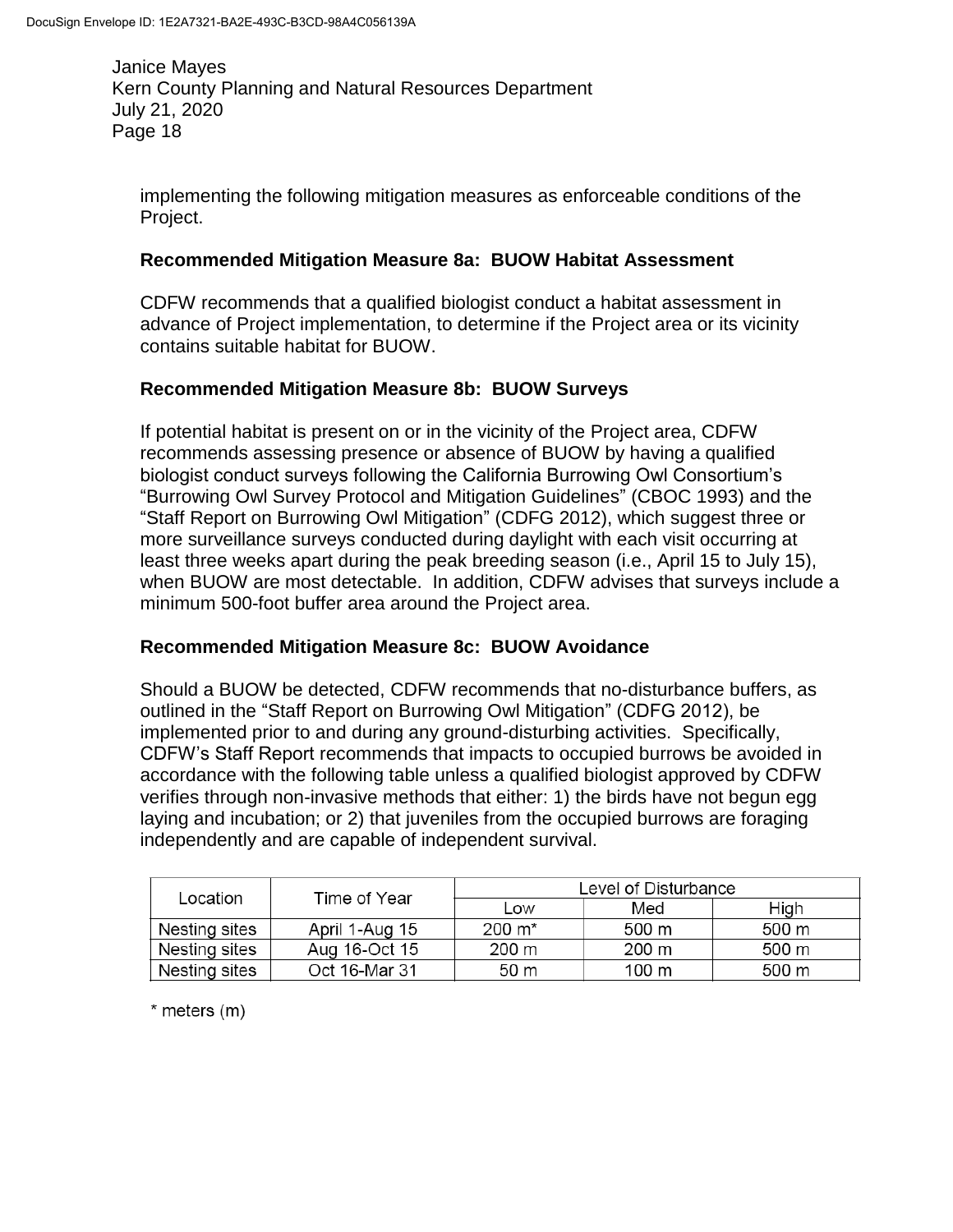## **Recommended Mitigation Measure 8d: BUOW Passive Relocation and Mitigation**

If BUOW are found within these recommended buffers and avoidance is not possible, it is important to note that according to the Staff Report (CDFG 2012), excluding birds from burrows is not a take avoidance, minimization, or mitigation method and is instead considered a potentially significant impact under CEQA. However, if it is necessary for Project implementation, CDFW recommends that burrow exclusion be conducted by qualified biologists and only during the nonbreeding season, before breeding behavior is exhibited and after the burrow is confirmed empty through non-invasive methods, such as surveillance. CDFW recommends replacement of occupied burrows with artificial burrows at a ratio of one (1) burrow collapsed to one (1) artificial burrow constructed (1:1) to mitigate for evicting BUOW and the loss of burrows. BUOW may attempt to colonize or recolonize an area that will be impacted; thus, CDFW recommends ongoing surveillance at a rate that is sufficient to detect BUOW if they return.

### **COMMENT 9: Temblor legless lizard (***Anniella alexanderae***; LL)**

**Issue:** LL have been documented in the Project area (CDFW 2020). Legless lizard are found primarily in areas with moist warm loose organic soils with plant cover or where there is plenty of leaf or debri litter (Zeiner et al., 1990).

**Specific impact:** Without appropriate avoidance and minimization measures for LL potentially significant impacts associated with the Project's activities could include site abandonment which may result in reduced health or vigor of eggs and/or young, and/or direct mortality.

**Evidence impact is potentially significant:** Habitat loss is a primary threat to LL (Zeiner et al., 1990). The Project and surrounding area contain undeveloped land that may support this species; therefore, subsequent ground disturbing activities and habitat conversion associated with the Project may have the potential to significantly impact local LL population.

### **Recommended Potentially Feasible Mitigation Measure(s):**

To evaluate potential impacts to LL, CDFW recommends conducting the following evaluation of the Project site, incorporating the following mitigation measures as enforceable conditions of the Project.

### **Recommended Mitigation Measure 9a: LL Surveys**

CDFW recommends a qualified biologist determine if potential habitat is present on the Project site. If potential habitat is present, CDFW recommends that a qualified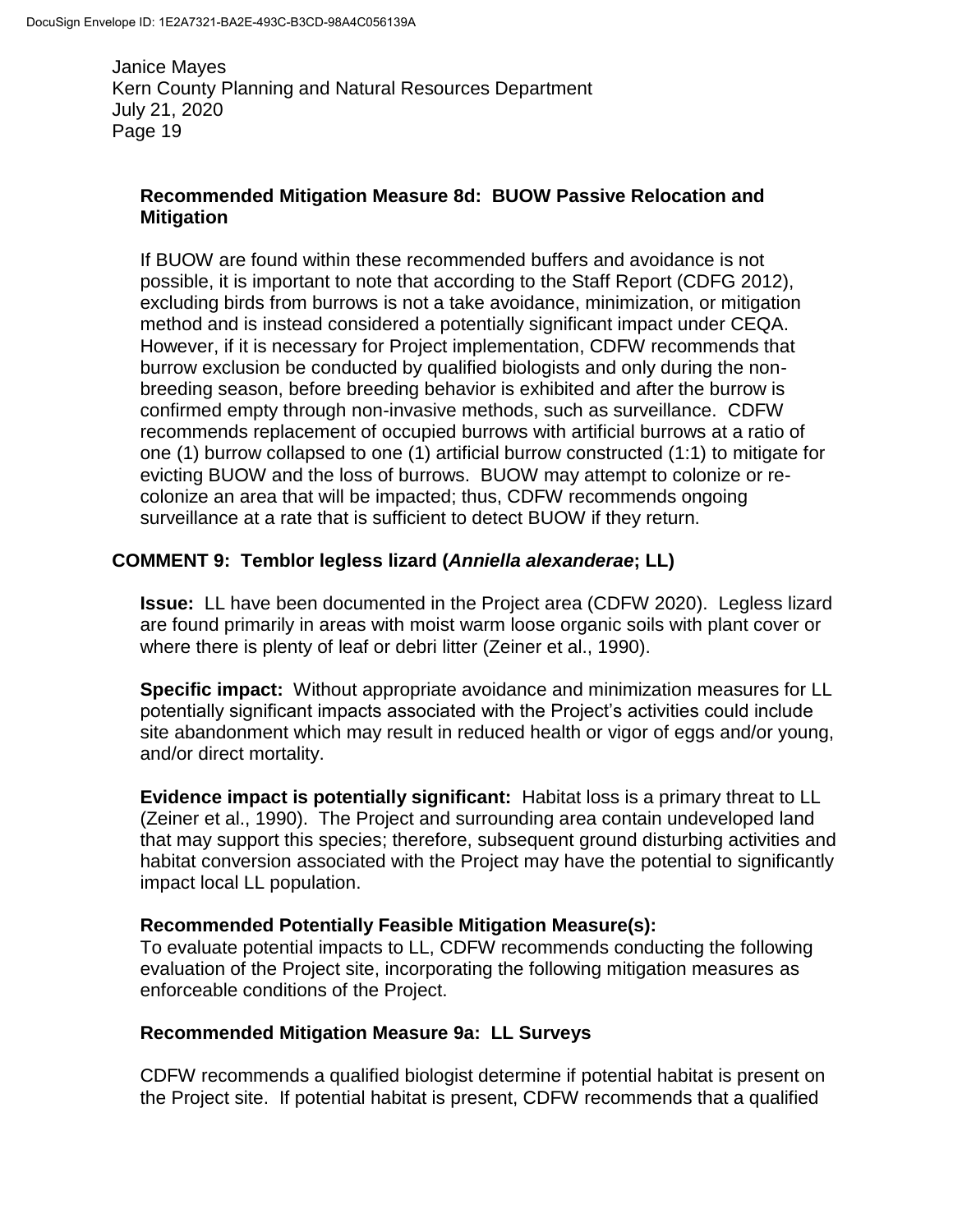biologist conduct focused surveys for LL and their requisite habitat features to evaluate potential impacts resulting from ground-disturbance.

### **Recommended Mitigation Measure 9b: LL Avoidance**

Avoidance whenever possible is encouraged via delineation however, a qualified biologist with the appropriate permit may relocate LL out of the project area into a nearby area with suitable habitat.

# **COMMENT 10: Other State Species of Special Concern**

**Issue:** Le Conte's thrasher (*Toxostoma lecontei*), loggerhead shrike (*Lanius ludovicianus*), western snowy plover (*Charadrius alexandrines nivosus*), Tulare grasshopper mouse (*Onychomys torridus tularensis*), San Joaquin pocket mouse (*Perognathus inornatus*),, San Joaquin coachwhip (*Masticophis flagellum ruddocki*), Temblor legless lizard (*Anniella alexanderae*), California glossy snake (*Arizona elegans occidentalis*), western spadefoot (*Spea hammondi*), and coast (also known as Blainville's) horned lizard (*Phrynosoma blainvillii*) and have the potential to occur in the Project area. All the species mentioned above have been documented to occur in the vicinity of the Project, which supports requisite habitat elements for these species (CDFW 2020).

**Specific impact:** Without appropriate avoidance and minimization measures for these species, potentially significant impacts associated with ground disturbance include habitat loss, nest/den/burrow abandonment, which may result in reduced health or vigor of eggs and/or young, and direct mortality.

**Evidence impact is potentially significant:** Habitat loss threatens all of the species mentioned above (Gittleman et al. 2001, Shuford and Gardali 2008, Thomson et al. 2016). The Project and surrounding area contain undeveloped land; therefore, subsequent ground disturbing activities and habitat conversion associated with the Project may have the potential to significantly impact local the populations of these species.

### **Recommended Potentially Feasible Mitigation Measure(s)**

To evaluate potential impacts to special-status species associated with subsequent development, CDFW recommends conducting the following evaluation of project areas and implementing the following mitigation measures.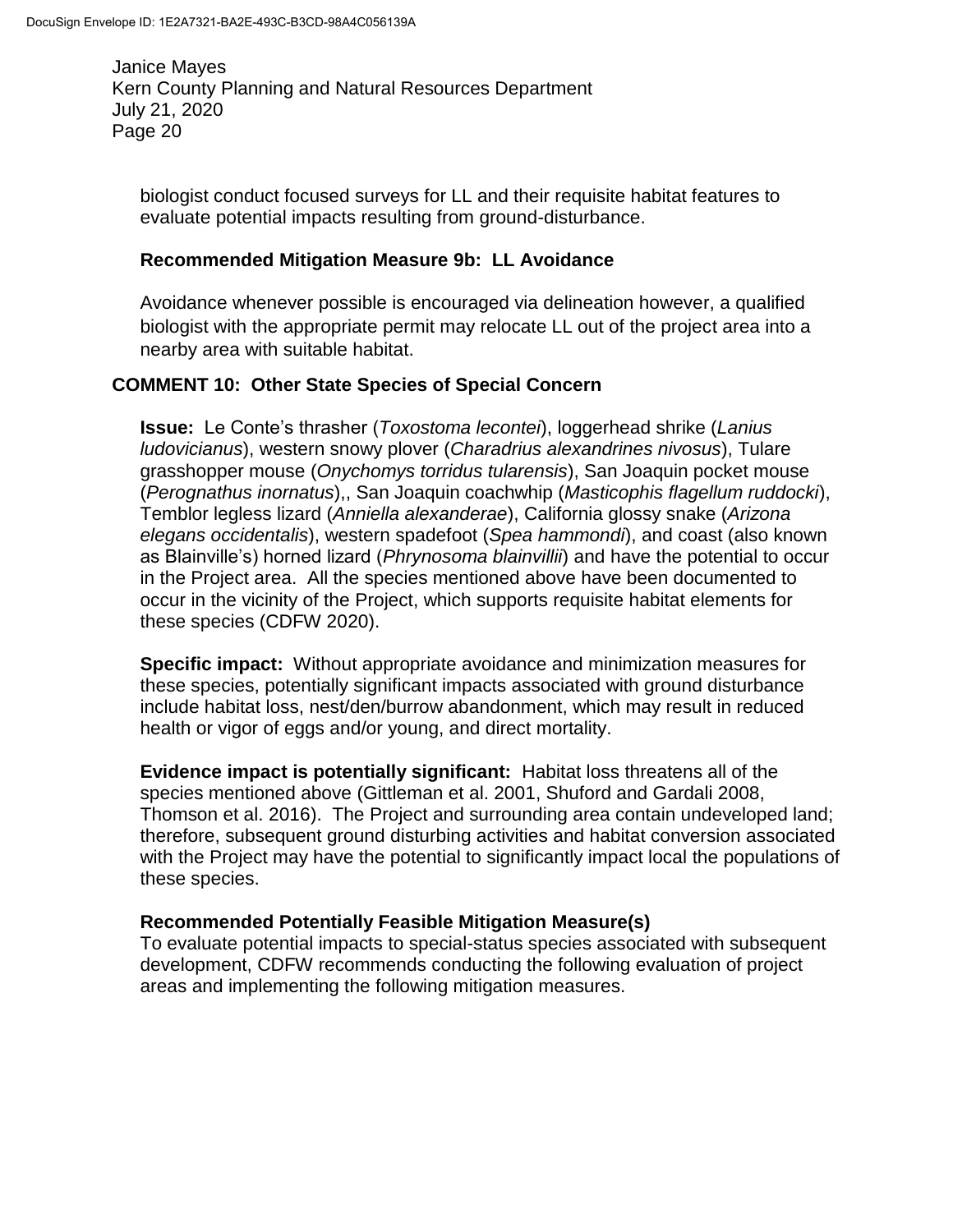#### **Recommended Mitigation Measure 10a: Habitat Assessment**

CDFW recommends that a qualified biologist conduct a habitat assessment in advance of project implementation, to determine if project areas or their immediate vicinity contain potential habitat for the species mentioned above.

#### **Recommended Mitigation Measure 10b: Surveys**

If potential habitat is present, CDFW recommends that a qualified biologist conduct focused surveys for applicable species and their requisite habitat features to evaluate potential impacts resulting from ground and vegetation disturbance.

#### **Recommended Mitigation Measure 10c: Avoidance**

Avoidance whenever possible is encouraged via delineation and observance a 50-foot no-disturbance buffer around dens of mammals like the American badger as well as the entrances of burrows that can provide refuge for small mammals, reptiles, and amphibians, and 100 feet around nests of special-status bird species.

### **COMMENT 11: CDFW Ecological Reserve**

**Issue**: The proposed Project lies immediately adjacent to CDFW-owned lands at Lokern Ecological Reserve. Construction related ground disturbance and species take are prohibited on ecological reserves. In addition, public access to this property is restricted. Federal and State listed species are known to occur on Lokern Ecological Reserve and within the Lokern Natural Area including BNLL, GKR, SJAS, SJKF, Kern Mallow, and many other special-status species. Direct or indirect impacts of the Project on Lokern Ecological Reserve have the potential to impact State resources, which is prohibited.

**Specific impact:** Potentially significant impacts to State resources occurring on Lokern Ecological Reserve include habitat loss, reduced species reproductive success, nest/den abandonment, and direct mortality to wildlife and plant species including listed, special-status and common species.

**Evidence impact is potentially significant:** Fish and Game Code section 1583 states "Except in accordance with the regulations of the commission it is unlawful to enter upon any ecological reserves established under the provisions of the article, or to take therein any bird or the nest or eggs thereof, or any mammal, fish, mollusks, crustaceans, amphibia, reptiles or any other form of plant or animal life." In addition, California Code of Regulations, Title 14, Section 630 states "All ecological reserves are maintained for the primary purpose of developing a statewide program for protection of rare, threatened, or endangered native plants, wildlife, aquatic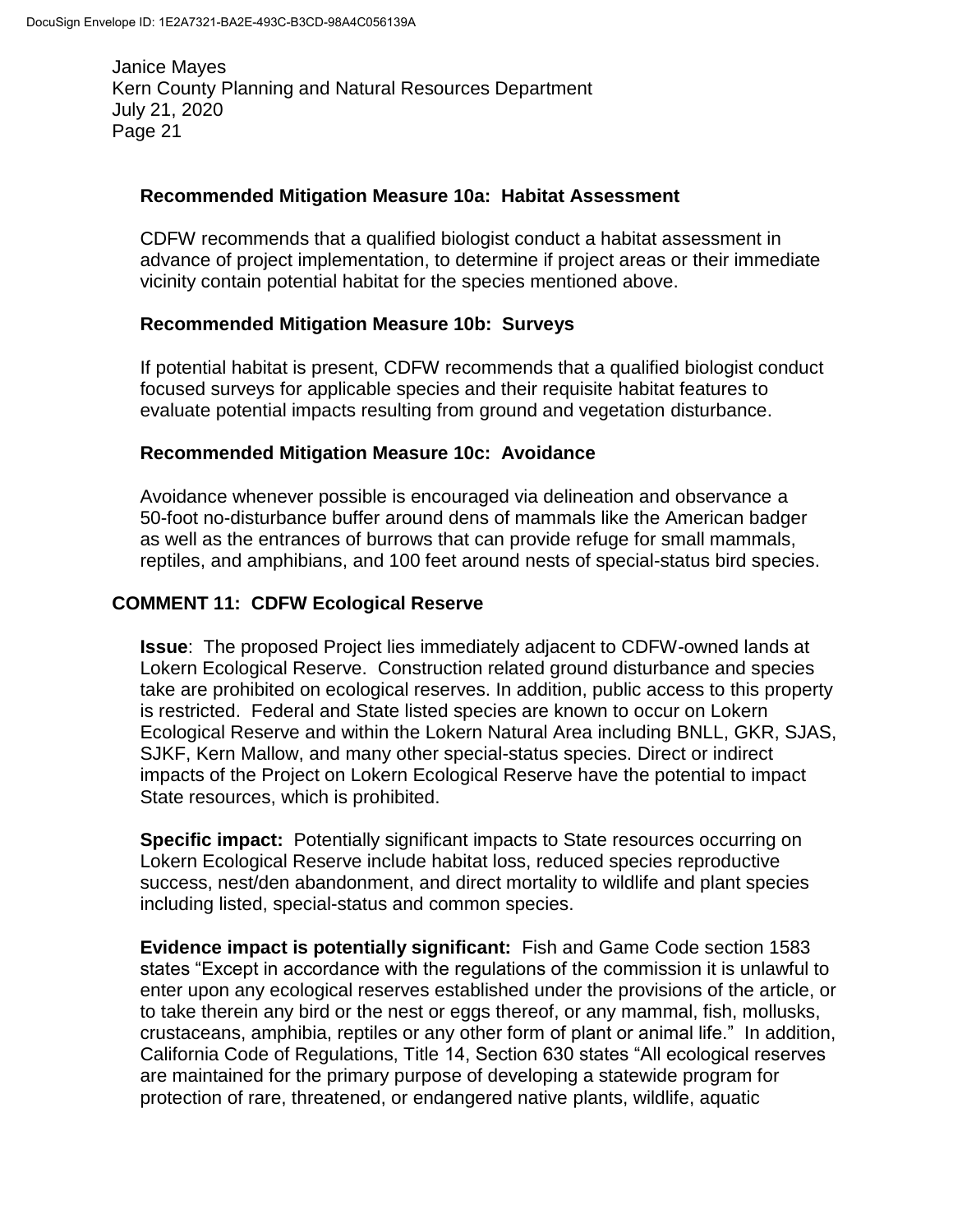organisms, and specialized terrestrial or aquatic habitat types", and therefore, any other activity on these lands is restricted. The Lokern Ecological Reserve is nestled within the greater Lokern Natural Area which includes one of the last remaining intact valley saltbush scrub habitats that provides habitat for federal and State listed species as well as many special-status species. A majority of the lands within the Lokern Natural Area are not under permanent protection, therefor, any new development on properties, that provide habitat to listed species, will result in a direct loss of imperiled species and would disrupt the integrity of the ecological reserve by limiting its ability to provide a corridor for gene flow.

#### **Recommended Potentially Feasible Mitigation Measure(s)**

To evaluate potential impacts of the Project to Lokern Ecological Reserve, CDFW recommends including the following measure as an enforceable condition of the Project.

#### **Recommended Mitigation Measure 11a: CDFW Consultation**

In addition to consultation with CDFW's Regional CESA staff, CDFW recommends consultation with CDFW's Regional Ecological Reserve Management Unit staff well in advance of Project initiation to demonstrate accurate delineation of property boundaries to prevent encroachment on CDFW-owned lands. Consultation is also recommended to discuss planned ingress and egress to the Project area for the purposes of preventing encroachment on CDFW-owned lands. Please contact John Battistoni, Regional Ecological Reserve Management Unit Supervisor, at the address on the letterhead above, via email at [John.Battistoni@wildlife.ca.gov,](mailto:John.Battistoni@wildlife.ca.gov) or via telephone at 559-243-4014 extension 219.

#### **Would the Project have a substantial adverse effect on any riparian habitat or other sensitive natural community identified in local or regional plans, policies, regulations, or by CDFW or USFWS?**

### **COMMENT 12: Wetland and Riparian Habitats**

**Issue:** The NOP states that there are no creeks or streams on the property, however, U.S. Geological Survey maps indicate that there is an intermittent stream that traverses the undeveloped area of the Project site. Further, review of aerial imagery reveals other potential intermittent streams and hydrological features within the undeveloped portion of the Project. The Project area is in the immediate vicinity of numerous waterways, riparian and wetland areas. Development within the Project has the potential to involve temporary and permanent impacts to waterways, other hydrological features, and riparian habitats.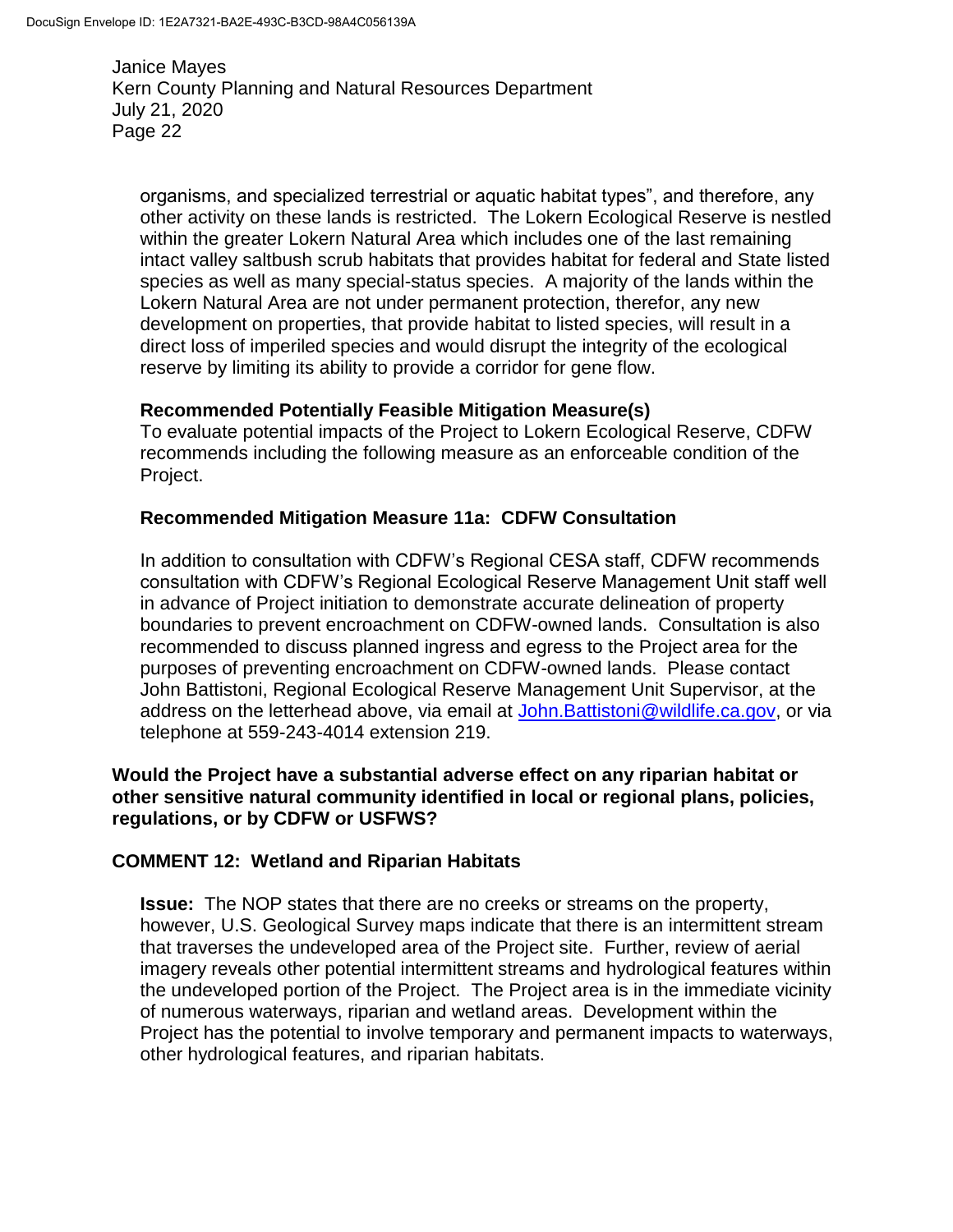**Specific impact:** Project activities have the potential to result in the loss of riparian and wetland vegetation, in addition to the degradation of wetland and riparian areas through grading, fill, and related development.

**Evidence impact is potentially significant:** The Project area includes watercourses and wetland features within undeveloped habitats. Riparian and associated floodplain areas are valuable for their ecosystem processes such as protecting water quality by filtering pollutants and transforming nutrients; stabilizing stream banks to prevent erosion and sedimentation/siltation. The Fish and Game Commission policy regarding wetland resources discourages development or conversion of wetlands that results in any net loss of wetland acreage or habitat value. Construction activities within these features also has the potential to impact and changes in stream morphology.

### **Recommended Potentially Feasible Mitigation Measure(s)**

To evaluate potential impacts to wetland and riparian habitats associated with subsequent development, CDFW recommends conducting the following evaluation of project areas and implementing the following mitigation measures

### **Recommended Mitigation Measure 12a: Mapping of Streams and other Hydrological Features**

CDFW recommends that formal mapping of all hydrological features be conducted by a qualified biologist or hydrologist, as warranted, to determine the baseline location, extent, and condition of streams (including any floodplain) and other hydrological features within and adjacent to the Project area. CDFW advises that site map(s) depicting the extent of any activities that may affect wetlands, lakes, or streams be included with any Project site evaluations, to clearly identify areas where stream/riparian and wetland habitats could be impacted from Project activities.

### **Recommended Mitigation Measure 12b: Stream and Riparian Habitat Mitigation**

CDFW recommends that the potential direct and indirect impacts to stream/riparian habitat be analyzed according to each Project activity. Based on those potential impacts, CDFW recommends that the EIR include measures to avoid, minimize, and/or mitigate those impacts. CDFW recommends that impacts to riparian habitat (i.e., biotic and abiotic features) take into account the effects to stream function and hydrology from riparian habitat loss or damage, as well as potential effects from the loss of riparian habitat to special-status species already identified herein. CDFW recommends that any losses to stream habitats be offset with corresponding riparian habitat restoration incorporating native vegetation to replace the value to fish and wildlife provided by the habitats lost from Project implementation. If on-site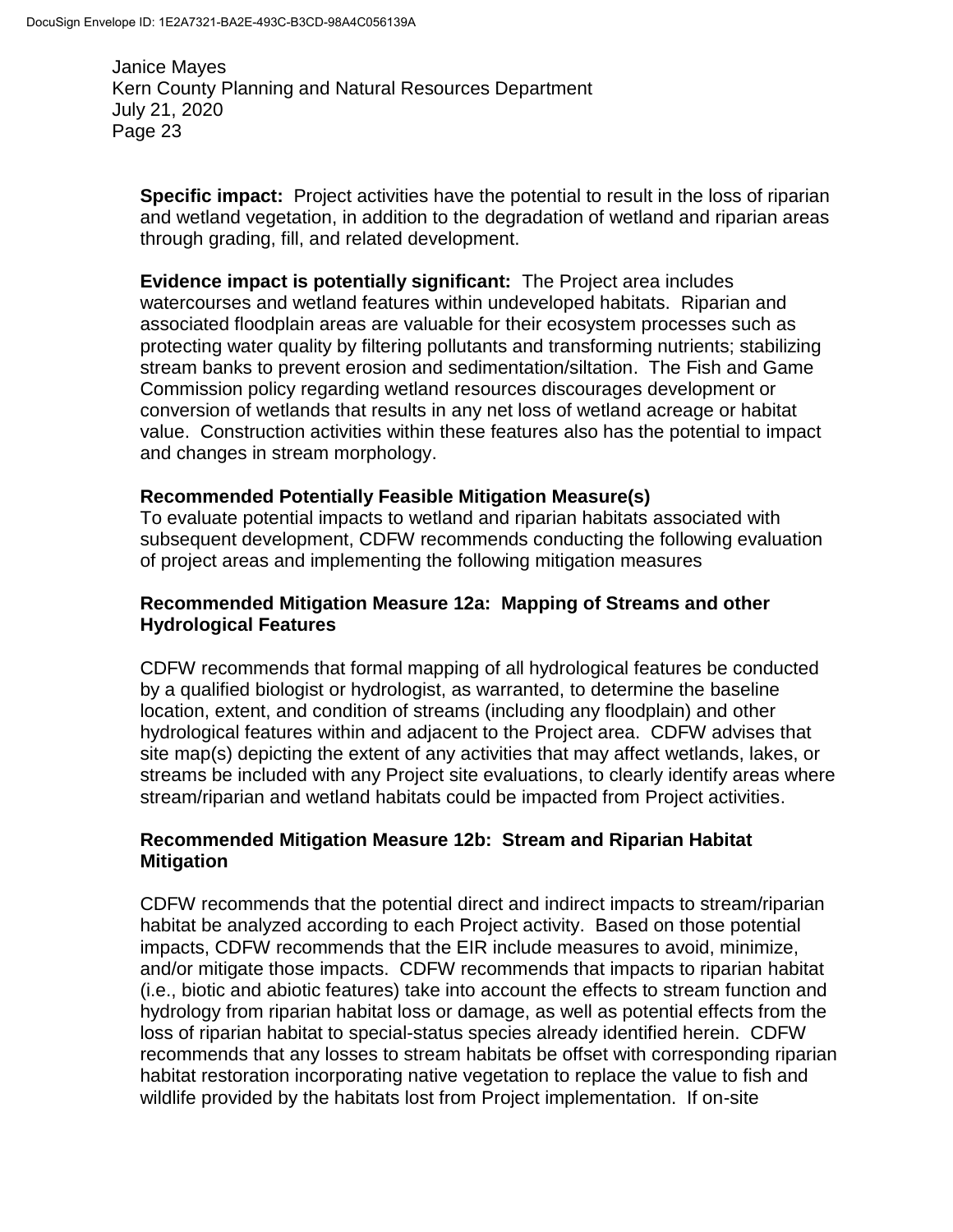restoration to replace habitats is not feasible, CDFW recommends offsite mitigation by restoring or enhancing in-kind riparian habitat and providing for the long-term management and protection of the mitigation area, to ensure its persistence.

## **Editorial Comments and/or Suggestions**

**Federally Listed Species:** CDFW recommends consulting with USFWS regarding potential impacts to federally listed species including but not limited to the blunt-nosed leopard lizard (*Gambelia sila*), Tipton kangaroo rat (*Dipodomys nitratoides nitratoides*), giant kangaroo rat (*Dipodomys ingens*), San Joaquin kit fox (*Vulpes macrotis mutica*), Buena Vista Lake ornate shrew (Sorex ornatus relictus), California jewelflower (*Caulanthus californicus*), San Joaquin woollythreads (*Monolopia congdonii*) and Kern mallow (*Eremalche parryi* ssp*. kernensis*). Take under the Federal Endangered Species Act (FESA) is more broadly defined than CESA; take under FESA also includes significant habitat modification or degradation that could result in death or injury to a listed species by interfering with essential behavioral patterns such as breeding, foraging, or nesting. Consultation with the USFWS in order to comply with FESA is advised well in advance of any Project activities.

**Lake and Streambed Alteration:** Project activities have the potential to substantially change the bed, bank, and channel of lakes, streams, and associated wetlands onsite and/or substantially extract or divert the flow of any such feature that is subject to CDFW's regulatory authority pursuant Fish and Game Code section 1600 et seq. Fish and Game Code section 1602 requires an entity to notify CDFW prior to commencing any activity that may (a) substantially divert or obstruct the natural flow of any river, stream, or lake; (b) substantially change or use any material from the bed, bank, or channel of any river, stream, or lake (including the removal of riparian vegetation): (c) deposit debris, waste or other materials that could pass into any river, stream, or lake. "Any river, stream, or lake" includes those that are ephemeral or intermittent as well as those that are perennial.

CDFW is required to comply with CEQA in the issuance of a Lake or Streambed Alteration Agreement (LSAA); therefore, if the CEQA document approved for the Project does not adequately describe the Project and its impacts to lakes or streams, a subsequent CEQA analysis may be necessary for LSAA issuance. For information on notification requirements, please refer to CDFW's website [\(https://wildlife.ca.gov/Conservation/LSA\)](https://wildlife.ca.gov/Conservation/LSA) or contact CDFW staff in the Central Region Lake and Streambed Alteration Program at (559) 243-4593.

**Nesting Birds:** CDFW has jurisdiction over actions with potential to result in the disturbance or destruction of active nest sites or the unauthorized take of birds. Fish and Game Code sections that protect birds, their eggs and nests include sections 3503 (regarding unlawful take, possession or needless destruction of the nest or eggs of any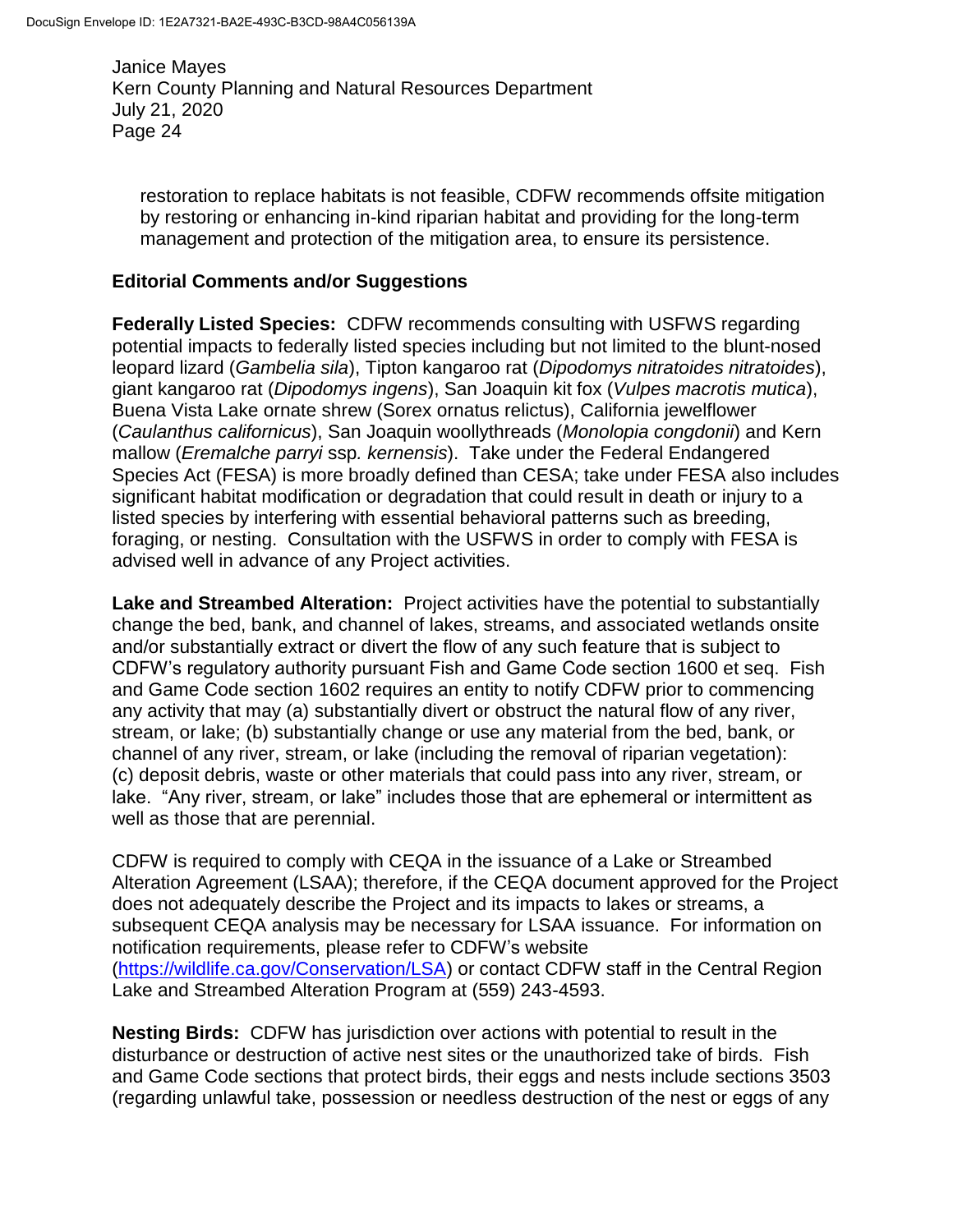bird), 3503.5 (regarding the take, possession or destruction of any birds-of-prey or their nests or eggs), and 3513 (regarding unlawful take of any migratory nongame bird).

CDFW encourages Project implementation to occur during the bird non-nesting season; however, if Project activities must occur during the breeding season (i.e., February through mid-September), the Project applicant is responsible for ensuring that implementation of the Project does not result in violation of the Migratory Bird Treaty Act or relevant Fish and Game Codes as referenced above.

To evaluate Project-related impacts on nesting birds, CDFW recommends that a qualified wildlife biologist conduct pre-activity surveys for active nests no more than 10 days prior to the start of ground disturbance to maximize the probability that nests that could potentially be impacted by the Project are detected. CDFW also recommends that surveys cover a sufficient area around the work site to identify nests and determine their status. A sufficient area means any area potentially affected by a project. In addition to direct impacts (i.e., nest destruction), noise, vibration, and movement of workers or equipment could also affect nests. Prior to initiation of construction activities, CDFW recommends that a qualified biologist conduct a survey to establish a behavioral baseline of all identified nests. Once construction begins, CDFW recommends that a qualified biologist continuously monitor nests to detect behavioral changes resulting from the project. If behavioral changes occur, CDFW recommends that the work causing that change cease and CDFW be consulted for additional avoidance and minimization measures.

If continuous monitoring of identified nests by a qualified wildlife biologist is not feasible, CDFW recommends a minimum no-disturbance buffer of 250 feet around active nests of non-listed bird species and a 500-foot no-disturbance buffer around active nests of non-listed raptors. These buffers are advised to remain in place until the breeding season has ended or until a qualified biologist has determined that the birds have fledged and are no longer reliant upon the nest or parental care for survival. Variance from these no-disturbance buffers is possible when there is compelling biological or ecological reason to do so, such as when the construction area would be concealed from a nest site by topography. CDFW recommends that a qualified wildlife biologist advise and support any variance from these buffers and notify CDFW in advance of implementing a variance.

# **ENVIRONMENTAL DATA**

CEQA requires that information developed in environmental impact reports and negative declarations be incorporated into a database, which may be used to make subsequent or supplemental environmental determinations (Pub. Resources Code, § 21003, subd. (e)). Accordingly, please report any special-status species and natural communities detected during Project surveys to the CNDDB. The CNDDB field survey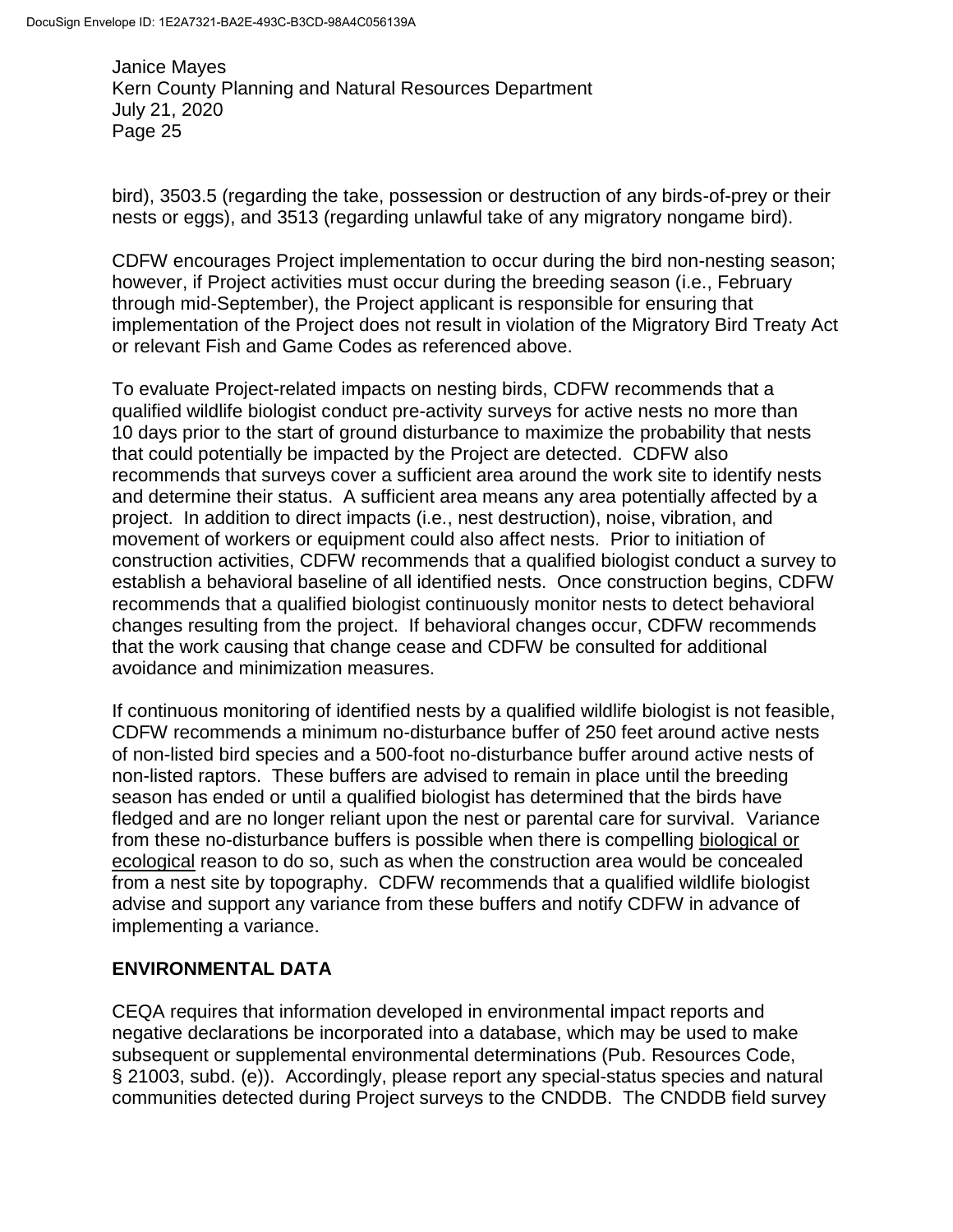form can be found at the following link: [https://www.wildlife.ca.gov/Data/CNDDB/Submitting-Data.](https://www.wildlife.ca.gov/Data/CNDDB/Submitting-Data) The completed form can be mailed electronically to CNDDB at the following email address: CNDDB@wildlife.ca.gov. The types of information reported to CNDDB can be found at the following link: [https://www.wildlife.ca.gov/Data/CNDDB/Plants-and-Animals.](https://www.wildlife.ca.gov/Data/CNDDB/Plants-and-Animals)

# **FILING FEES**

The Project, as proposed, would have an impact on fish and/or wildlife, and assessment of filing fees is necessary. Fees are payable upon filing of the Notice of Determination by the Lead Agency and serve to help defray the cost of environmental review by CDFW. Payment of the fee is required in order for the underlying project approval to be operative, vested, and final (Cal. Code Regs, tit. 14, § 753.5; Fish & G. Code, § 711.4; Pub. Resources Code, § 21089).

# **CONCLUSION**

CDFW appreciates the opportunity to comment on the NOP to assist Kern County in identifying and mitigating Project impacts on biological resources.

If you have any questions, please contact Jaime Marquez, Environmental Scientist, at the address provided on this letterhead, by telephone at (559) 243-4014, extension 291, or by electronic mail at [Jaime.Marquez@wildlife.ca.gov.](mailto:Jaime.Marquez@wildlife.ca.gov)

Sincerely,

DocuSianed by: Annee Ferranti  $-041A77B10D78486...$ 

Julie A. Vance Regional Manager

Attachment 1

cc:

United States Fish and Wildlife Service 2800 Cottage Way, Suite W-2605 Sacramento, California 95825

ec: Office of Planning and Research State Clearinghouse [state.clearinghouse@opr.ca.gov](mailto:state.clearinghouse@opr.ca.gov)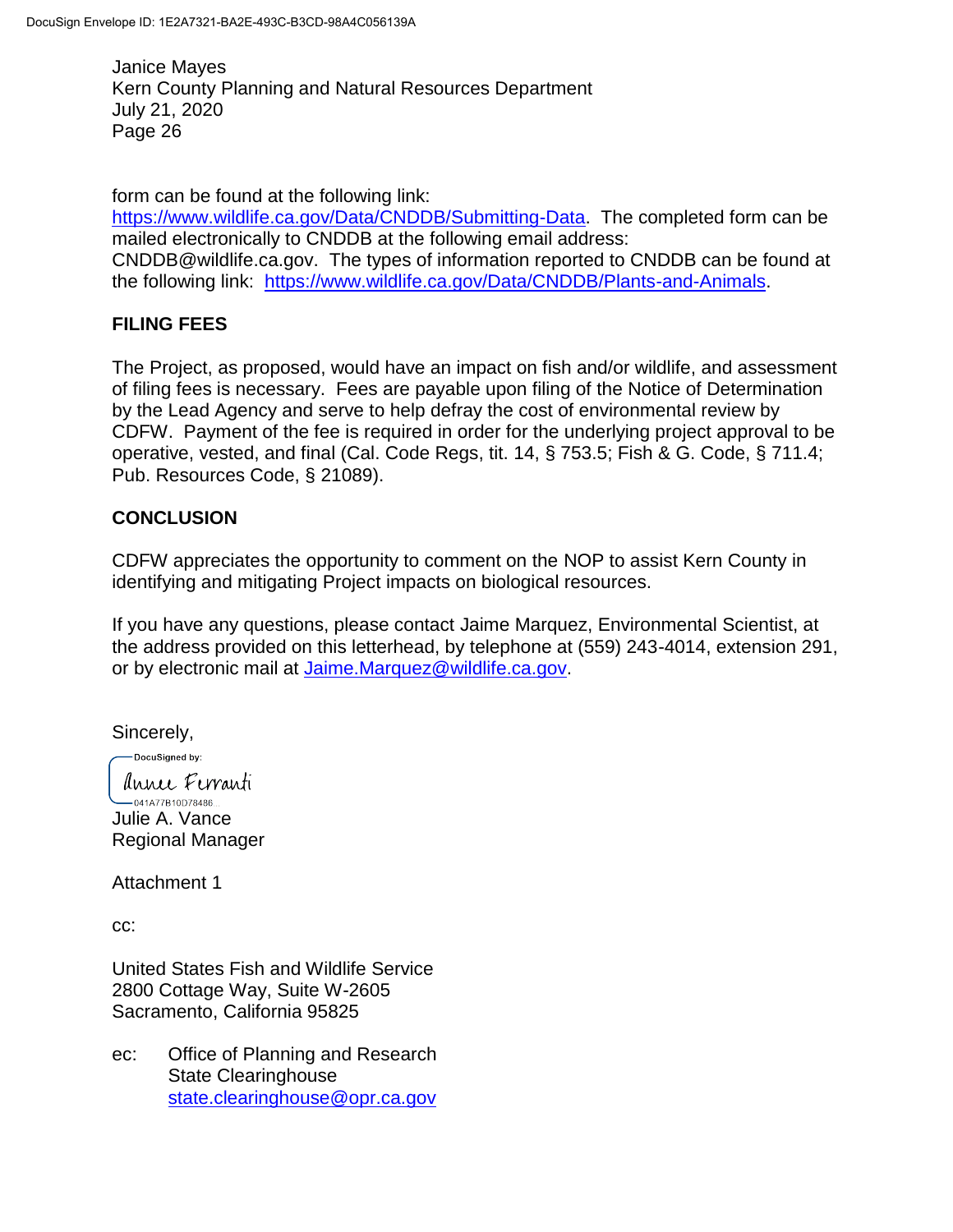> John Battistoni, Erin Tennent, Reagen O'Leary California Department of Fish and Wildlife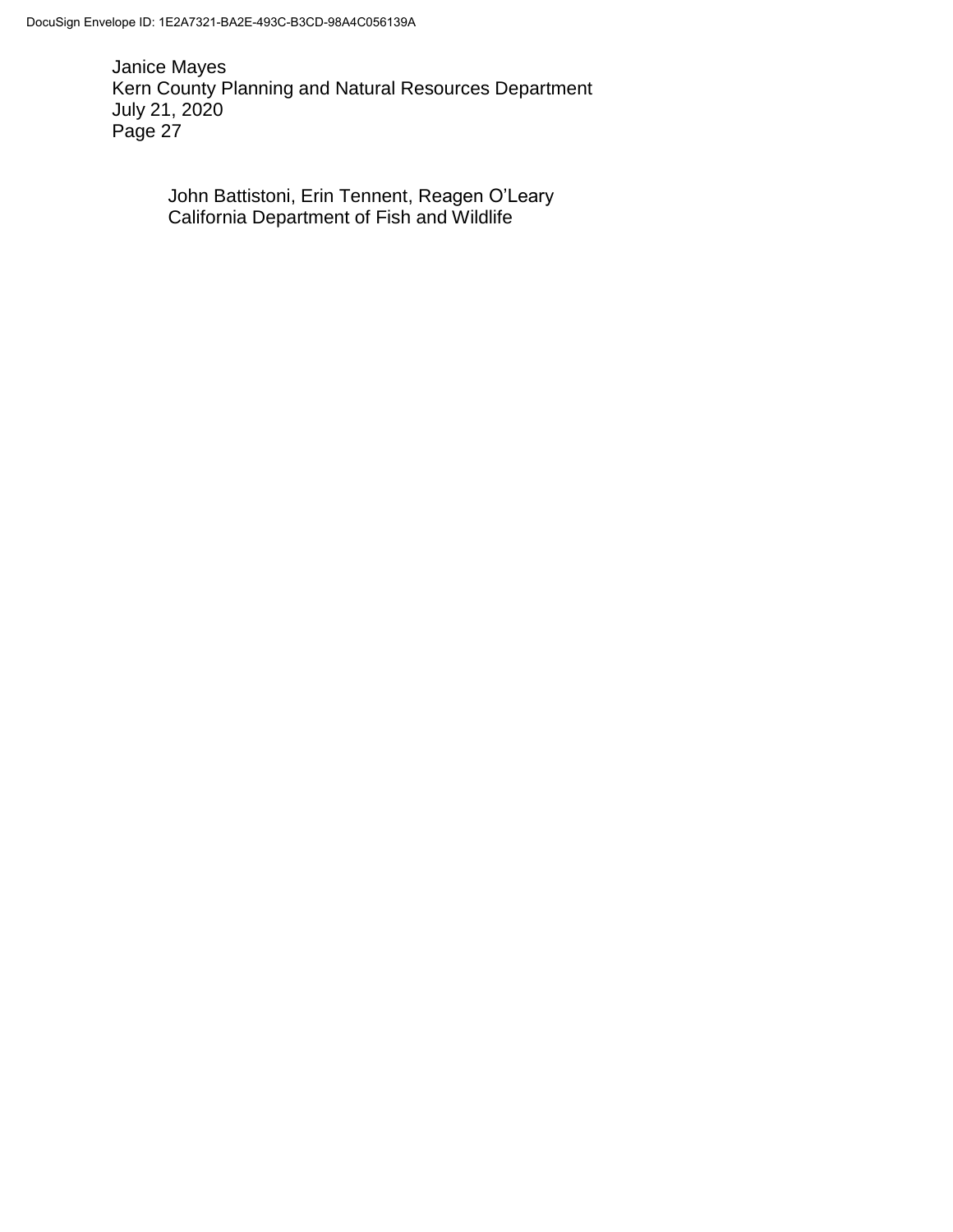# **REFERENCES**

California Burrowing Owl Consortium (CBOC). 1993. Burrowing owl survey protocol and mitigation guidelines. Pages 171-177 *in* Lincer, J. L. and K. Steenhof (editors). 1993. The burrowing owl, its biology and management. Raptor Research Report Number 9.

California Department of Fish and Game (CDFG). 1990. Approved Survey Methodologies for Sensitive Species. San Joaquin Antelope Squirrel, *Ammospermophilus nelsoni*. California Department of Fish and Game, Region 4. May 8, 1990. [https://www.fws.gov/sacramento/es\\_species/Accounts/Mammals/giant\\_kangaroo](https://www.fws.gov/sacramento/es_species/Accounts/Mammals/giant_kangaroo_rat/documents/980930a.pdf) [\\_rat/documents/980930a.pdf](https://www.fws.gov/sacramento/es_species/Accounts/Mammals/giant_kangaroo_rat/documents/980930a.pdf)

- CDFG, 1994. Staff Report Regarding Mitigation for Impacts to Swainson's Hawks (*Buteo Swainsoni*) in the Central Valley of California. California Department of Fish and Game. <https://nrm.dfg.ca.gov/FileHandler.ashx?DocumentID=83992&inline>
- CDFG. 2012. Staff Report on Burrowing Owl Mitigation. California Department of Fish and Game. March 7, 2012.
- California Department of Fish and Wildlife (CDFW), 2016. Five Year Status Review for Swainson's Hawk (Buteo swainsoni). California Department of Fish and Wildlife. April 11, 2016.
- CDFW, 2018. Protocols for Surveying and Evaluating Impacts to Special Status Native Plant Populations and Sensitive Natural Communities. California Department of Fish and Wildlife. March 20, 2018.
- CDFW, 2019. Approved Survey Methodology for the Blunt-nosed Leopard Lizard. California Department of Fish and Game, October 2019 (Revised). <https://nrm.dfg.ca.gov/FileHandler.ashx?DocumentID=174900&inline>
- CDFW, 2020. Biogeographic Information and Observation System (BIOS). [https://www.wildlife.ca.gov/Data/BIOS.](https://www.wildlife.ca.gov/Data/BIOS) Accessed July 13, 2020.
- California Native Plant Society, Rare Plant Program (CNPS). 2020. Inventory of Rare and Endangered Plants of California (online edition, v8-03 0.39). Website [http://www.rareplants.cnps.org.](http://www.rareplants.cnps.org/) Accessed July 14, 2020.
- Cypher, B. and N. Frost. 1999. Condition of San Joaquin kit foxes in urban and exurban habitats. Journal of Wildlife Management 63: 930-938.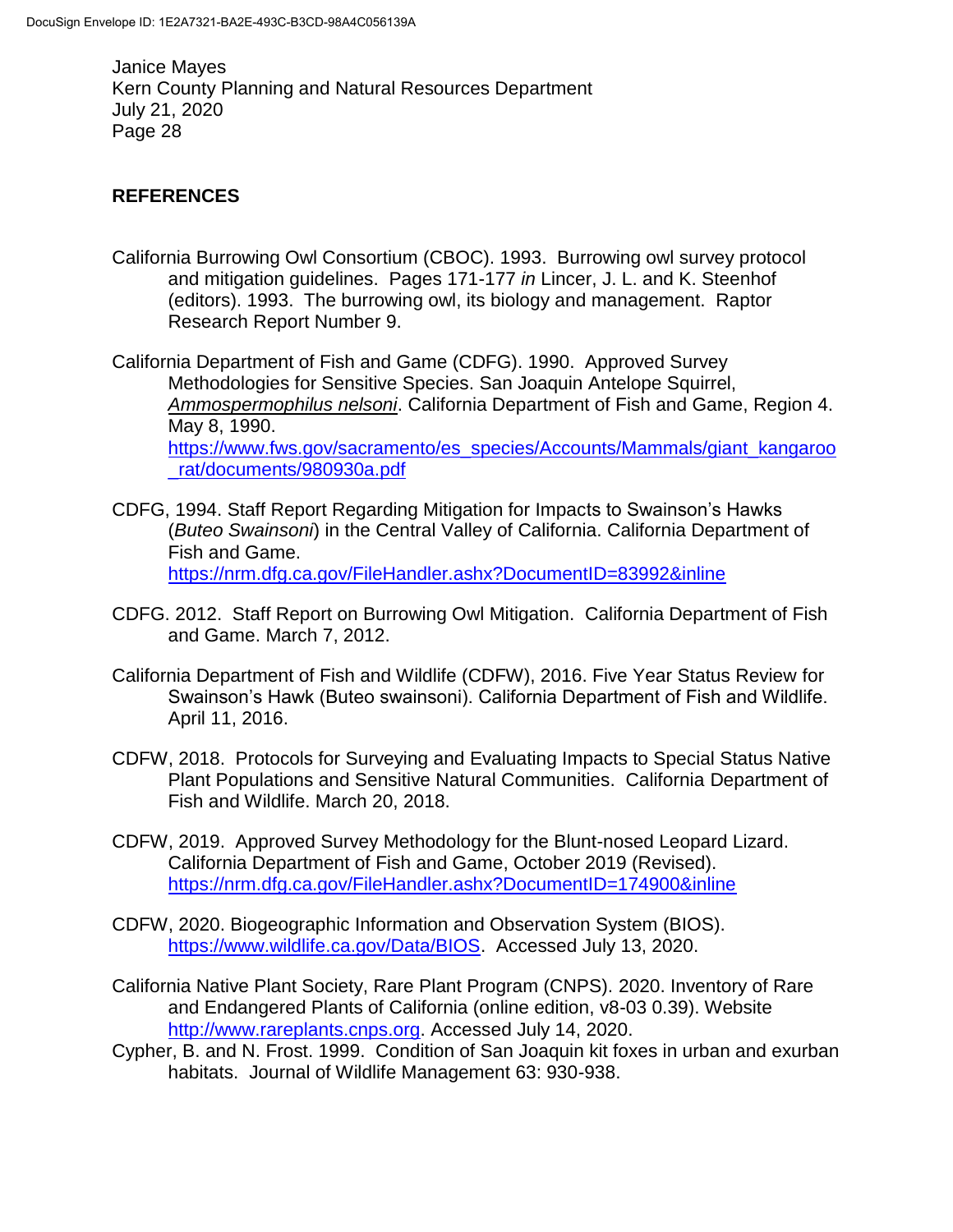- Cypher, B.L., S.E. Phillips, and P.A. Kelly. 2013. Quantity and distribution of suitable habitat for endangered San Joaquin kit foxes: conservation implications. Canid Biology & Conservation 16(7): 25-31.
- Endangered Species Recovery Program (ESRP), 2020a. Blunt-nosed leopard lizard. [http://esrp.csustan.edu/speciesprofiles/profile.php?sp=gasi.](http://esrp.csustan.edu/speciesprofiles/profile.php?sp=gasi) Accessed July 15, 2020.
- ESRP, 2020b. Tipton kangaroo rat. [http://esrp.csustan.edu/speciesprofiles/profile.php?sp=dinin.](http://esrp.csustan.edu/speciesprofiles/profile.php?sp=dinin) Accessed July 15, 2020.
- ESRP, 2020c. Giant kangaroo rat. [http://esrp.csustan.edu/speciesprofiles/profile.php?sp=diin.](http://esrp.csustan.edu/speciesprofiles/profile.php?sp=diin) Accessed July 15, 2020.
- ESRP, 2020d. Short-nosed kangaroo rat. [http://esrp.csustan.edu/speciesprofiles/profile.php?sp=dinib.](http://esrp.csustan.edu/speciesprofiles/profile.php?sp=dinib) Accessed July 15, 2020.
- ESRP, 2020e. San Joaquin antelope squirrel. [http://esrp.csustan.edu/speciesprofiles/profile.php?sp=amne.](http://esrp.csustan.edu/speciesprofiles/profile.php?sp=amne) Accessed July 15, 2020.
- Estep, J. 2009. The influence of vegetation structure on Swainson's hawk (*Buteo swainsoni*) foraging habitat suitability in Yolo County, California. Prepared for the Yolo Natural Heritage Program, Woodland, CA.
- Gervais, J. A., D. K. Rosenberg, and L. A. Comrack. 2008. Burrowing Owl (*Athene cunicularia*) *In* California Bird Species of Special Concern: A ranked assessment of species, subspecies, and distinct populations of birds of immediate conservation concern in California (W. D. Shuford and T. Gardali, editors). Studies of Western Birds 1. Western Field Ornithologists, Camarillo, California, and California Department of Fish and Game, Sacramento.
- Gittleman, J. L., S. M. Funk, D. MacDonald, and R. K. Wayne, 2001. Carnivore conservation. Cambridge University Press, Cambridge, United Kingdom.
- Hatfield, R, S. Colla, S. Jepsen, L. Richardson, R. Thorp, and S. Foltz Jordan. 2014. Draft IUCN Assessments for North American *Bombus* spp. for the North American IUCN Bumble Bee Specialist Group. The Xerces Society for Invertebrate Conservation, www.xerces.org, Portland, OR.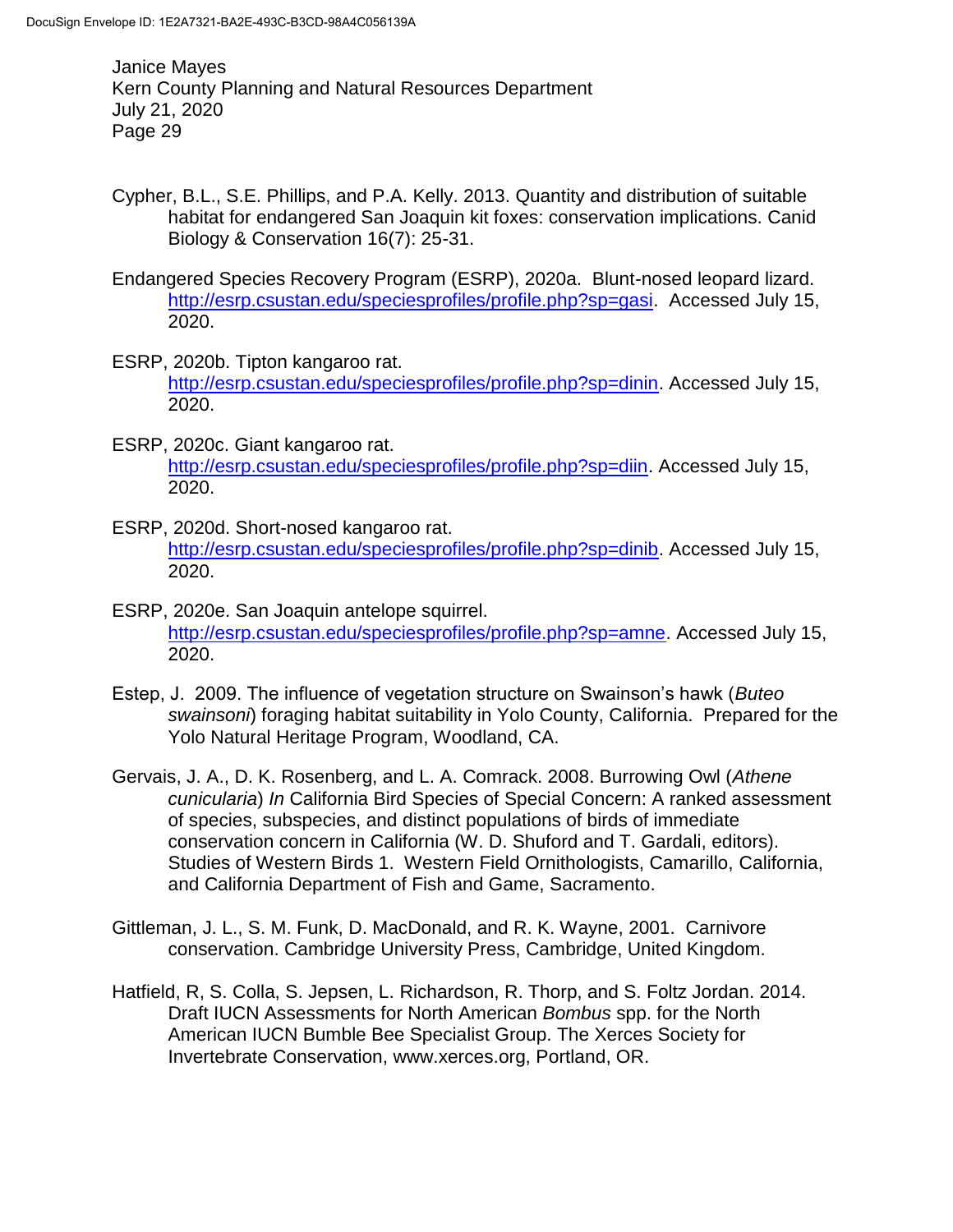Hatfield, R., Jepsen, S., Thorp, R., Richardson, L. & Colla, S. 2015. Bombus crotchii. The IUCN Red List of Threatened Species. http://dx.doi.org/10.2305/IUCN.UK.2015-- 2.RLTS.T44937582A46440211.en. Accessed 16 August 2019.

- Thomson, R. C., A. N. Wright, and H. Bradley Shaffer, 2016. California Amphibian and Reptile Species of Special Concern. California Department of Fish and Wildlife and University of California Press: 84–92.
- Shuford, W. D. and T. Gardali (editors). 2008. California Bird Species of Special Concern: A Ranked Assessment of Species, Subspecies, and Distinct Populations of Birds of Immediate Conservation Concern in California. Published by Western Field Ornithologists and California Department of Fish and Game.
- Swainson's Hawk Technical Advisory Committee (SWHA TAC), 2000. Recommended Timing and Methodology for Swainson's Hawk Nesting Surveys in the Central Valley of California. Swainson's Hawk Technical Advisory Committee. May 31, 2000.
- United States Fish and Wildlife Service (USFWS), 1998. Recovery Plan for Upland Species of the San Joaquin Valley, California. Region 1, Portland, OR. 319 pp. [https://www.fws.gov/sacramento/es\\_species/Accounts/Mammals/giant\\_kangaroo](https://www.fws.gov/sacramento/es_species/Accounts/Mammals/giant_kangaroo_rat/documents/980930a.pdf) [\\_rat/documents/980930a.pdf](https://www.fws.gov/sacramento/es_species/Accounts/Mammals/giant_kangaroo_rat/documents/980930a.pdf)
- USFWS. 2011. Standard Recommendations for the Protection of the San Joaquin Kit Fox Prior to or During Ground Disturbance. United States Fish and Wildlife Service. January 2011.
- Williams, P. H., R. W. Thorp, L. L. Richardson, and S .R. Colla. 2014. Bumble bees of North America: An Identification guide. Princeton University Press, Princeton, New Jersey. 208pp.
- Xerces Society for Invertebrate Conservation, Defenders of Wildlife, and Center for Food Safety. 2018. A petition to the state of California fish and game commission to list the Crotch bumble bee (*Bombus crotchii*), Franklin's bumble bee (*Bombus franklini*), Suckley cuckoo bumble bee (*Bombus suckleyi*), and western bumble bee (*Bombus occidentalis occidentalis*) as Endangered under the California Endangered Species Act. October 2018.
- Zeiner, D. C., W. F. Laudenslayer, Jr., K. E. Mayer, and M. White, eds, 1988–1990d. Northern California legless lizard In Life history accounts for species in the California Wildlife Habitat Relationships (CWHR) System. California's Wildlife. Vol I-III. California Department of Fish and Game, Sacramento, California.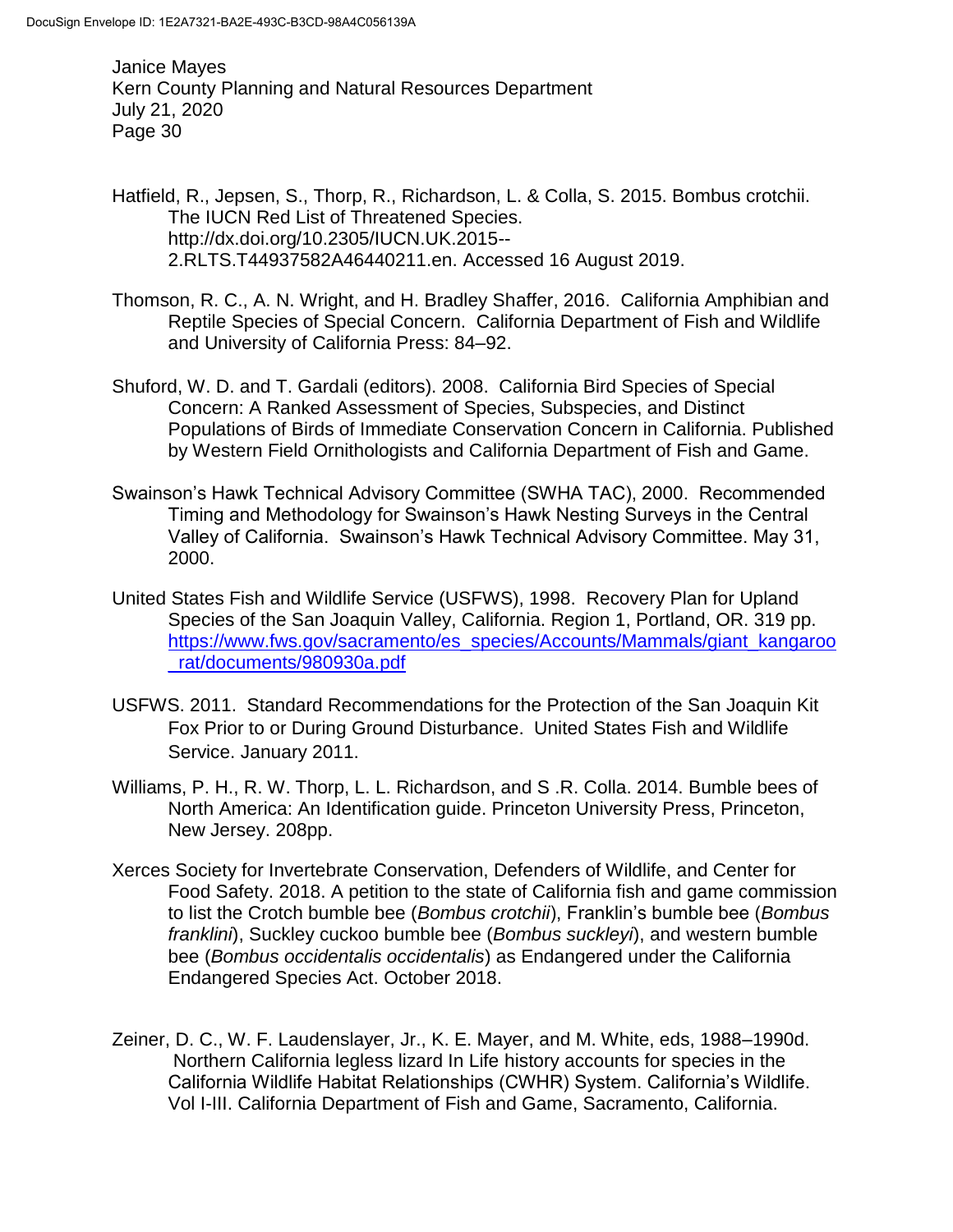Goulson, D. 2010. Bumblebees: behaviour, ecology, and conservation. Oxford University Press, New York. 317pp.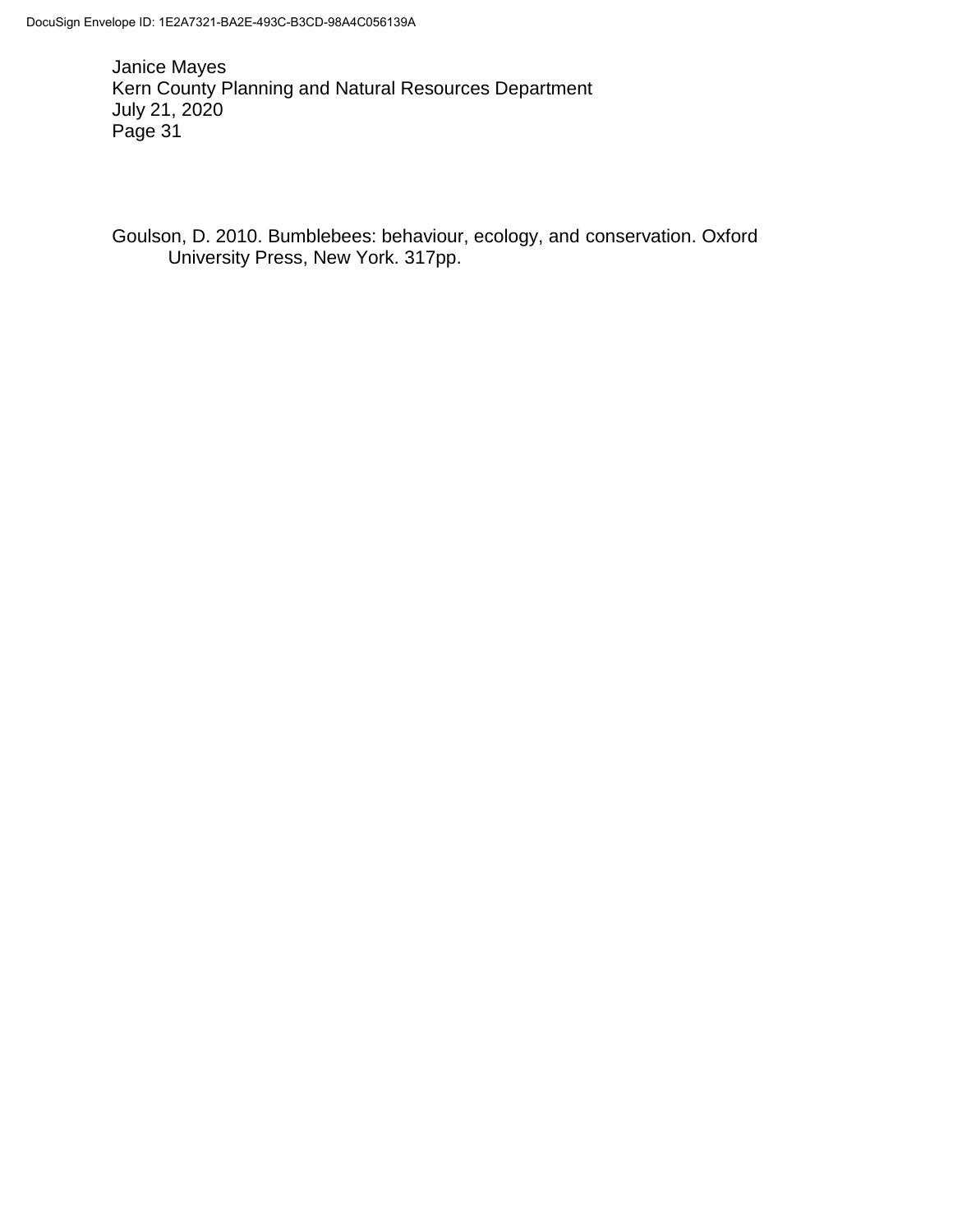### **Attachment 1**

### **CALIFORNIA DEPARTMENT OF FISH AND WILDLIFE RECOMMENDED MITIGATION MONITORING AND REPORTING PROGRAM (MMRP)**

### **PROJECT: Clean Harbors WMU Solid Waste Disposal Facility by Clean Harbors Buttonwillow, LLC**

# **State Clearinghouse No. 2020069034**

| <b>RECOMMENDED MITIGATION</b>                     | <b>STATUS/DATE/INITIALS</b> |  |  |
|---------------------------------------------------|-----------------------------|--|--|
| <b>MEASURES</b>                                   |                             |  |  |
| <b>Before Disturbing Soil or Vegetation</b>       |                             |  |  |
| <b>Recommended Mitigation Measure 1a: BNLL</b>    |                             |  |  |
| <b>Habitat Assessment</b>                         |                             |  |  |
| <b>Recommended Mitigation Measure 1b: BNLL</b>    |                             |  |  |
| <b>Surveys</b>                                    |                             |  |  |
| <b>Recommended Mitigation Measure 2a: SJKF</b>    |                             |  |  |
| <b>Habitat Assessment</b>                         |                             |  |  |
| <b>Recommended Mitigation Measure 2b: SJKF</b>    |                             |  |  |
| <b>Surveys</b>                                    |                             |  |  |
| <b>Recommended Mitigation Measure 2d: SJKF</b>    |                             |  |  |
| <b>Take Authorization</b>                         |                             |  |  |
| Recommended Mitigation Measure 3a: TKR,           |                             |  |  |
| <b>GKR, and SNKR Habitat Assessment</b>           |                             |  |  |
| Recommended Mitigation Measure 3b: TKR,           |                             |  |  |
| <b>GKR, and SNKR Surveys</b>                      |                             |  |  |
| Recommended Mitigation Measure 3d: TKR and        |                             |  |  |
| <b>GKR Take Authorization</b>                     |                             |  |  |
| <b>Recommended Mitigation Measure 4a: SJAS</b>    |                             |  |  |
| <b>Habitat Assessment</b>                         |                             |  |  |
| <b>Recommended Mitigation Measure 4b: SJAS</b>    |                             |  |  |
| <b>Surveys</b>                                    |                             |  |  |
| <b>Recommended Mitigation Measure 4d: SJAS</b>    |                             |  |  |
| <b>Take Authorization</b>                         |                             |  |  |
| <b>Recommended Mitigation Measure 5a: Focused</b> |                             |  |  |
| <b>SWHA Surveys</b>                               |                             |  |  |
| <b>Recommended Mitigation Measure 5c: SWHA</b>    |                             |  |  |
| <b>Take Authorization</b>                         |                             |  |  |
| <b>Recommended Mitigation Measure 5d: SWHA</b>    |                             |  |  |
| <b>Foraging habitat compensation</b>              |                             |  |  |
| <b>Recommended Mitigation Measure 5e: SWHA</b>    |                             |  |  |
| <b>Tree Removal</b>                               |                             |  |  |